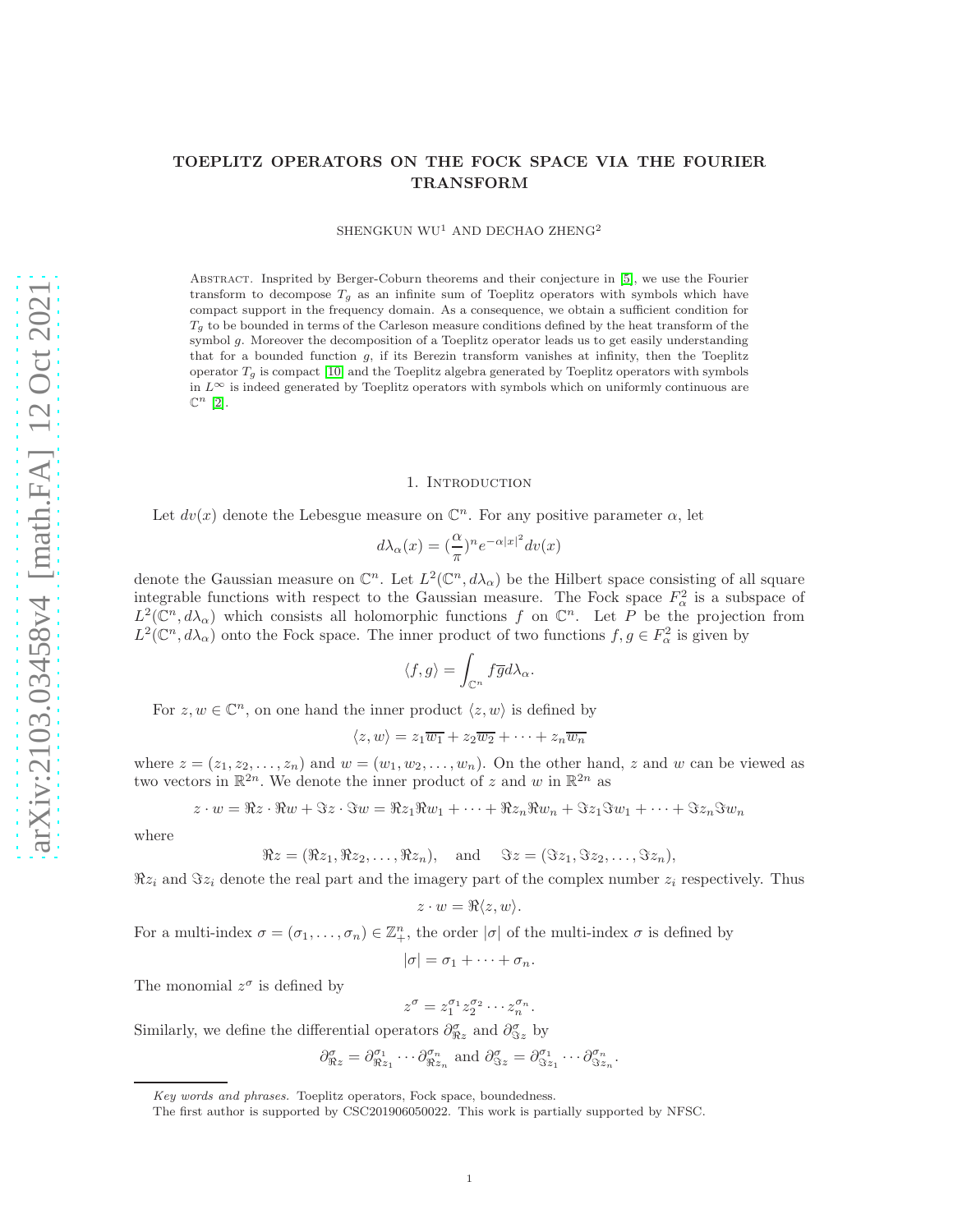The Fock space is a reproducing kernel Hilbert space and for any  $w, z \in \mathbb{C}^n$  with the reproducing kernel  $K_w(z)$  given by

$$
K_w(z) = e^{\alpha \langle z, w \rangle}.
$$

The normalized reproducing kernel  $k_w(z)$  is giving by

$$
k_w(z) = e^{\alpha \langle z, w \rangle - \frac{\alpha}{2} |w|^2}.
$$

Since the linear expansion of  $\{k_w\}$  is dense in the Fock space, for a measurable function g on  $\mathbb{C}^n$ , if for any  $w \in \mathbb{C}^n$  we have  $g k_w \in L^2(\mathbb{C}^n, d\lambda_\alpha)$ , then we define the Toeplitz operator  $T_g$  with symbol g on the linear combinations of  $\{k_w\}$  by

$$
T_g \sum_{j=1}^n c_j k_{w_j} = P\Big(g \sum_{j=1}^n c_j k_{w_j}\Big).
$$

A natural problem is what necessary and sufficient conditions are for  $T_g$  to be bounded. In [\[5\]](#page-20-0), Berger and Coburn use some trace formula to obtain some necessary conditions for  $T<sub>g</sub>$  to be bounded and use the Bargmann transform and Calderon-Vaillancourt pseudo-differential estimates to obtain some sufficient conditions for  $T<sub>g</sub>$  to be bounded in terms of the heat transform of the symbol g. These conditions lead them to make conjecture on the problem [\[5\]](#page-20-0).

Insprited by Berger-Coburn theorems and their conjecture in [\[5\]](#page-20-0), we use the Fourier transform to decompose  $T_g$  as an infinite sum of Toeplitz operators with symbols which have compact support in the frequency domain.

To state our results precisely we need to introduce notations. For any positive parameter  $t$ , the heat transform of  $q$  is defined by

$$
\mathcal{H}_tg(z)=(\frac{1}{t\pi})^n\int_{\mathbb{C}^n}g(w)\mathrm{e}^{-\frac{|z-w|^2}{t}}dv(w), \text{ for any } z\in\mathbb{C}^n.
$$

In fact, if  $t = \frac{1}{\alpha}$ , a simple calculation gives that the heat transform of g is equal to the Berezin transform of the Toeplitz operator  $T_g$ :

$$
\mathcal{H}_{\frac{1}{\alpha}}g(z)=\langle T_gk_z,k_z\rangle.
$$

For two functions f and g in  $L^2(\mathbb{C}^n, dv)$ , the convolution  $f * g$  of f and g is defined by

$$
f * g(z) = \int_{\mathbb{C}^n} f(z - w)g(w)dv(w)
$$

for any  $z \in \mathbb{C}^n$ .

For any  $y \in \mathbb{C}^n$ ,  $\tau_y$  is a translation operator:

$$
\tau_y f(x) = f(x - y).
$$

For a Lebesgue integrable function f on  $\mathbb{C}^n$ , the Fourier transform  $\mathcal{F}f$  of f is defined by

$$
\mathcal{F}f(z) = \int_{\mathbb{R}^{2n}} f(w) e^{-2\pi i z \cdot w} dv(w).
$$

Let  $\gamma_t(z)$  be 2n-dimension heat kernel  $(\frac{1}{t\pi})^n e^{-\frac{|z|^2}{t}}$  and let  $a_t(z)$  be the Gaussian function  $e^{-\pi^2t|z|^2}$ . Then the heat transform of  $q$  is given by

$$
\mathcal{H}_t g(z) = g * \gamma_t(z)
$$

and

$$
\mathcal{F}^{-1}\gamma_t(z) = \mathcal{F}\gamma_t(z) = a_t(z)
$$

as the Gaussian function  $e^{-\pi |z|^2}$  is fixed by the Fourier transform.

In the case of  $\alpha = \frac{1}{2}$ , in [\[5\]](#page-20-0), Berger and Coburn proved that if  $\mathcal{H}_t g$  is bounded for some  $t \in (0, \frac{1}{2\alpha})$ , then  $T_g$  is bounded. In fact, they showed that if

$$
\partial^a_{\Re y}\partial^b_{\Im y}\mathcal{H}_{\frac{1}{2\alpha}}g(y)
$$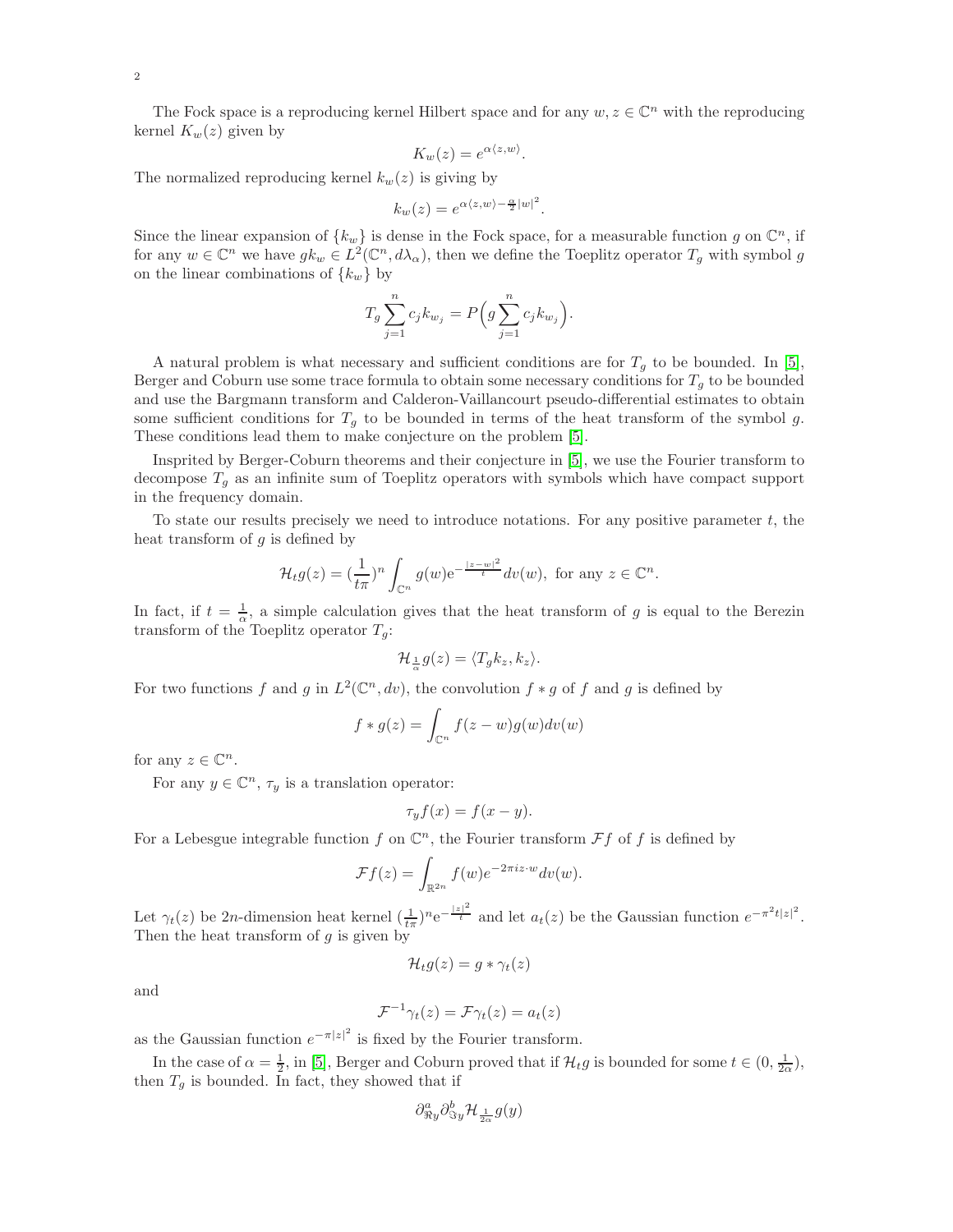3

is bounded for any  $a, b \in \mathbb{Z}^n$  with  $|a| + |b| \leq 2n + 1$ , then  $T_g$  is bounded. In this paper, we will improve the above conditions replacing the boundedness by the Carleson measure condition on the Fock space.

Let  $d\mu$  be a positive measure on  $\mathbb{C}^n$ . For any  $r > 0$  and  $x \in \mathbb{C}^n$ , let  $B(x, r)$  denote the ball in  $\mathbb{C}^n$ with center x and radius r. If there is a positive constant  $C_r$  such that

$$
\sup_{x \in \mathbb{C}^n} \mu(B(x,r)) < C_r,
$$

then we say that  $d\mu$  is a Carleson measure on the Fock space. It is shown in [\[19,](#page-21-0) Theorem 3.29] that  $d\mu$  is a Carleson measure on the Fock space if and only if

$$
\sup_{w \in \mathbb{C}^n} \int_{\mathbb{C}^n} e^{-\frac{p\alpha}{2}|z-w|^2} d\mu(z) < \infty,
$$

for some  $0 < p < \infty$ . Thus, for a nonnegative function f on  $\mathbb{C}^n$ ,  $\mathcal{H}_{\frac{2}{\alpha}}(f) \in L^{\infty}$  if and only if  $f(y)dv(y)$  is a Carleson measure on the Fock space. Moreover, for any  $r > 0$ , there is a  $C_r$  such that

$$
\frac{1}{C_r} \|\mathcal{H}_{\frac{2}{\alpha}}(f)\|_{\infty} \le \sup_{x} \int_{B(x,r)} f(y)dv(y) \le C_r \|\mathcal{H}_{\frac{2}{\alpha}}(f)\|_{\infty}.
$$
\n(1.1)

We will obtain a sufficient condition for a Toeplitz operator to be bounded and show that how the heat transformation of the symbol of a Toeplitz operator is related to the operator itself. In fact, a Toeplitz operator  $T_g$  can be represented by the weighted integral of "translates" of  $T_{\mathcal{H}_{\frac{1}{2\alpha}+t}g}$ . To do so, we introduce the partition of unity.

Let  $Q_0 = \{\xi + i\eta : \xi, \eta \in \left(-\frac{1}{2}, \frac{1}{2}\right]^n\}$  be a rectangle in  $\mathbb{C}^n$  and  $x_0 = (0, \ldots, 0)$  be the center of  $Q_0$ . Let  $\Gamma$  be the lattice  $\mathbb{Z}^{2n}$ , i.e.,

$$
\Gamma = \{ z = (z_1, z_2, \cdots z_n) \in \mathbb{C}^n : \Re z_1, \Im z_1, \ldots, \Re z_n, \Im z_n \in \mathbb{Z} \}.
$$

For any  $x \in \Gamma$ , let  $Q_x$  denote the rectangle with center x, which is a translate of  $Q_0$ , i.e.,

$$
Q_x = Q_0 + x.
$$

Then the collection  $\{Q_x : x \in \Gamma\}$  of rectangles tiles  $\mathbb{C}^n$ .

Let  $\phi$  be a smooth function such that

$$
\phi(z) = \begin{cases} 1 & z \in Q_0 \\ 0 & z \notin 2Q_0. \end{cases}
$$

where  $2Q_0 = (-1, 1]^{2n}$ .

For any  $x \in \Gamma$  and  $z \in \mathbb{C}^n$ , let  $\phi_x(z) = \phi(z - x)$ . Since

<span id="page-2-0"></span>
$$
\sum_{x \in \Gamma} \frac{1}{(1+|\Re x| + |\Im x|)^{2n+1}} \le \sum_{x \in \Gamma} \frac{1}{(1+|x|)^{2n+1}} < \infty,
$$
\n(1.2)

the series  $\sum_{x \in \Gamma} \phi_x$  of smooth functions converges uniformly on compact subsets of  $\mathbb{C}^n$  and satisfies

$$
\frac{1}{c} \le |\sum_{x \in \Gamma} \phi_x(z)| \le c
$$

for  $z$  in  $\mathbb{C}^n$  and for some positive constant c. Letting

$$
\varphi_x = \frac{\phi_x}{\sum_{x \in \Gamma} \phi_x},
$$

we obtain

$$
\varphi_x(z+x) = \varphi_{x_0}(z),
$$

and

$$
\sum_{x \in \Gamma} \varphi_x = 1.
$$

The following theorem is our main result.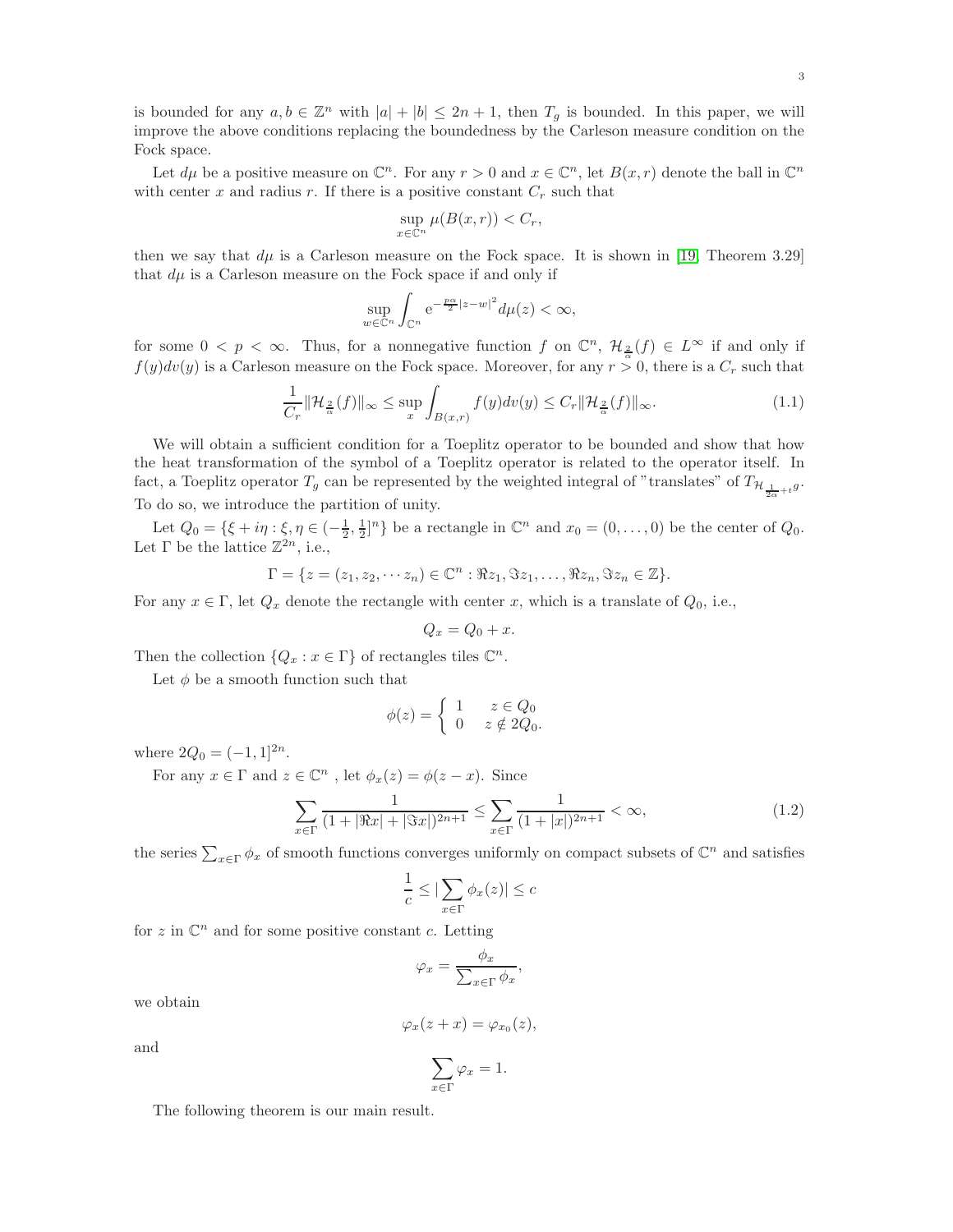4

<span id="page-3-0"></span>**Theorem 1.1.** Let g be a measurable function on  $\mathbb{C}^n$  such that  $g k_w \in L^2(\mathbb{C}^n, d\lambda_\alpha)$  for any  $w \in \mathbb{C}^n$ . *For each* x in  $\Gamma = \mathbb{Z}^{2n}$ *, let* 

$$
g_x = (\mathcal{H}_{\frac{1}{2\alpha}}g) * \mathcal{F}(\varphi_x a_{\frac{1}{2\alpha}}^{-1}).
$$

*If for any*  $a, b \in \mathbb{Z}_+^n$  with  $|a| + |b| \leq 2n + 1$ ,  $|\partial_{\Re y}^a \partial_{\Im y}^b \mathcal{H}_{\frac{1}{2a}} g(y)| dv(y)$  *is a Carleson measure on the* Fock space, then the Toeplitz operator  $T_g$  is decomposed as a sum of Toeplitz operators with symbols *which have compact support in the frequency domain:*

$$
T_g=\sum_{x\in\Gamma}T_{g_x}
$$

*and for any*  $t \geq 0$ ,

$$
T_{g_x} = \int_{\mathbb{C}^n} \mathcal{F}(\varphi_x a_{\frac{1}{2\alpha} + t}^{-1})(y) T_{\tau_y} \mathcal{H}_{\frac{1}{2\alpha} + t} g dv(y),
$$

*where the summation and the integral are both convergent in the operator norm topology and hence* T<sup>g</sup> *is bounded. Moreover*

$$
||T_g|| \leq C_{n,\alpha} \sum_{|a|+|b| \leq 2n+1} ||\mathcal{H}_{\frac{2}{\alpha}}(|\partial_{\Re y}^a \partial_{\Im y}^b \mathcal{H}_{\frac{1}{2\alpha}} g(y)||)||_{\infty},
$$

*where*  $C_{n,\alpha}$  *is a positive constant depending only on n and*  $\alpha$ *.* 

Remarks. Let us make some remarks about the above theorem. First as

$$
g_x = (\mathcal{H}_{\frac{1}{2\alpha}}g) * \mathcal{F}(\varphi_x a_{\frac{1}{2\alpha}}^{-1}),
$$

its Fourier inverse transform

$$
\mathcal{F}^{-1}(g_x)(z) = [\mathcal{F}^{-1}(\mathcal{H}_{\frac{1}{2\alpha}}g)](z)\varphi_x(z)a_{\frac{1}{2\alpha}}^{-1}(z)
$$

has support in  $2Q_x = 2Q_0 + x$  and hence  $g_x$  has compact support in the frequency domain.

Since

<span id="page-3-1"></span>
$$
\sum_{|a|+|b|\leq 2n+1} \|\mathcal{H}_{\frac{2}{\alpha}}(|\partial_{\Re y}^a \partial_{\Im y}^b \mathcal{H}_{\frac{1}{2\alpha}} g(y)|)\|_{\infty} \lesssim \sum_{|a|+|b|\leq 2n+1} \|\partial_{\Re y}^a \partial_{\Im y}^b \mathcal{H}_{\frac{1}{2\alpha}} g(y)\|_{\infty} \lesssim \|\mathcal{H}_t g\|_{\infty},\tag{1.3}
$$

where  $t \in (0, \frac{1}{2\alpha})$ , the above theorem improves [\[19,](#page-21-0) Theorem 6.18].

The decomposition of a Toeplitz operator in the above theorem is useful for us to understand two results on Toeplitz operators and Toeplitz algebras in  $[2]$  and  $[10]$ . If A is a set of functions that satisfies the condition in Theorem [1.1,](#page-3-0) let  $\mathfrak{T}(\mathcal{A})$  denote the C<sup>\*</sup>-algebra generated by  $\{T_u : u \in \mathcal{A}\}\$ and  $\mathfrak{T}^1(\mathcal{A})$  denote the closed space which is generated by  $\{T_u : u \in \mathcal{A}\}\$ in the norm topology.

**Corollary 1.2.** Let g be a measurable function on  $\mathbb{C}^n$  such that  $g k_w \in L^2(\mathbb{C}^n, d\lambda_\alpha)$  for any  $w \in \mathbb{C}^n$ .  $Suppose that for any  $a, b \in \mathbb{Z}_+^n$  with  $|a| + |b| \leq 2n + 1$ ,  $\left| \partial_{\Re y}^a \partial_{\Im y}^b \mathcal{H}_{\frac{1}{2\alpha}} g(y) \right| dv(y)$  is a Carleson measure$ *on the Fock space. If for a fixed*  $t \geq 0$ ,  $\tau_y \mathcal{H}_{\frac{1}{2\alpha} + t} g$  *is in*  $\mathcal{A}$  *for any*  $y \in \mathbb{C}^n$ *, then*  $T_g \in \mathfrak{T}^1(\mathcal{A})$ *.* 

*Proof.* Suppose that for a fixed  $t \geq 0$ ,  $\tau_y \mathcal{H}_{\frac{1}{2\alpha}+t} g$  is in A for any  $y \in \mathbb{C}^n$ . Thus  $T_{\tau_y} \mathcal{H}_{\frac{1}{2\alpha}+t} g$  is in  $\mathfrak{T}^1(\mathcal{A})$ . By Theorem [1.1,](#page-3-0) we have

$$
T_{g_x}=\int_{\mathbb{C}^n}\mathcal{F}(\varphi_xa^{-1}_{\frac{1}{2\alpha}+t})(y)T_{\tau_y}\mathcal{H}_{\frac{1}{2\alpha}+t}gdv(y).
$$

Since the above integral converges to  $T_{g_x}$  in the operator norm topology,  $T_{g_x}$  is in  $\mathfrak{T}^1(\mathcal{A})$ . By Theorem [1.1](#page-3-0) again, we have

$$
T_g = \sum_{x \in \Gamma} T_{g_x}
$$

to conclude that  $T_g$  is in  $\mathfrak{T}^1(\mathcal{A})$ .

 $\Box$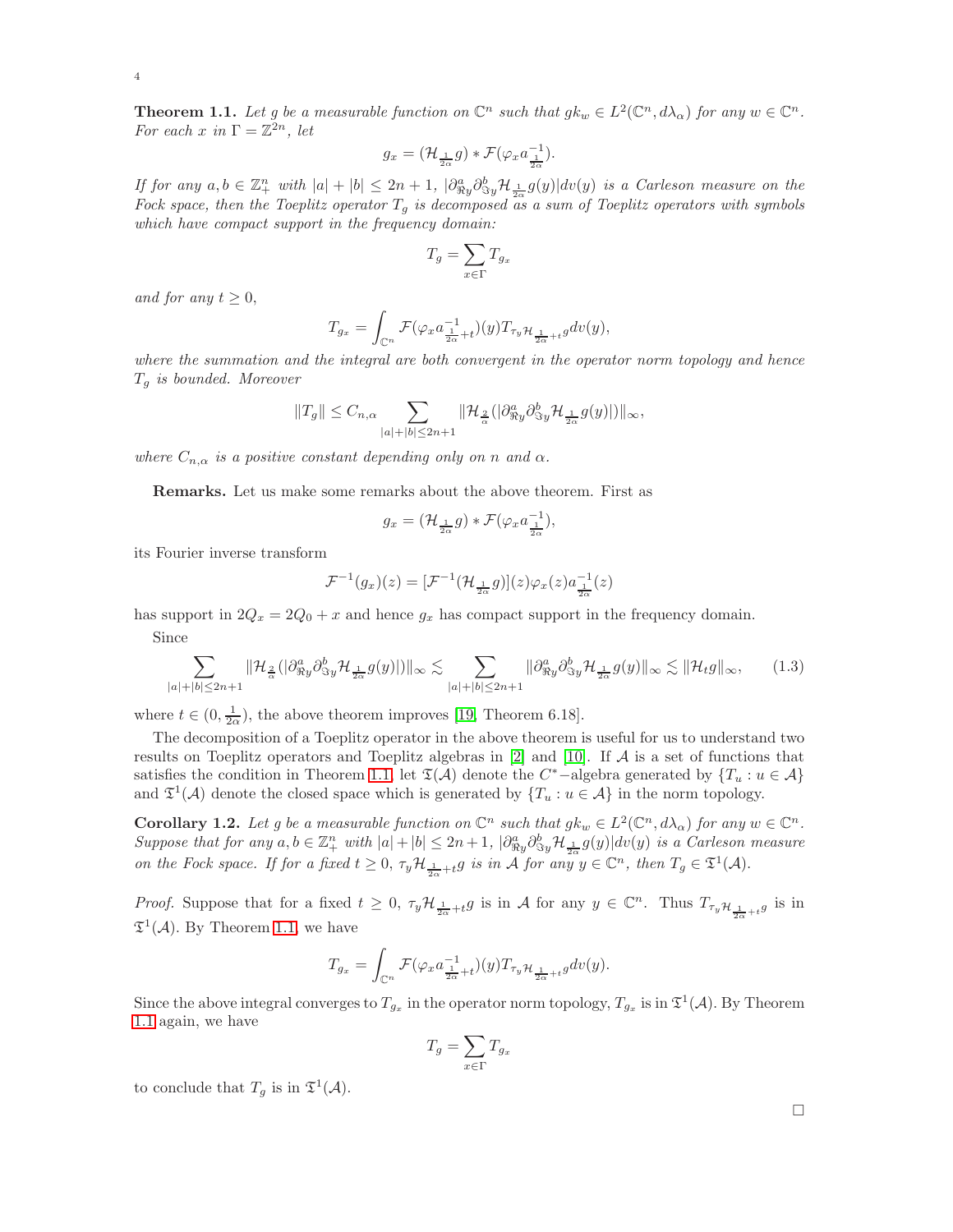Corollary 1.2 generalizes [\[13,](#page-21-1) Proposition 7.4.1] in the case  $p = 2$  and immediately leads to the two results on the Toeplitz algebras and compact Toeplitz operators in [\[2\]](#page-20-2) and [\[10\]](#page-20-1).

Let  $C_{buc}(\mathbb{C}^n)$  be the set of bounded uniformly continuous function ([2, page 1345]). In [\[2\]](#page-20-2), on Toeplitz algebras, Bauer and Isralowitz showed that

$$
\mathfrak{T}(L^{\infty})=\mathfrak{T}(C_{buc}(\mathbb{C}^n)).
$$

We will show how one gets easily

<span id="page-4-0"></span>
$$
\mathfrak{T}^1(L^{\infty}) = \mathfrak{T}^1(C_{buc}(\mathbb{C}^n)) \text{ and } \mathfrak{T}(L^{\infty}) = \mathfrak{T}(C_{buc}(\mathbb{C}^n)).
$$
\n(1.4)

To do so, we notice that for any  $g \in L^{\infty}$  and  $y, \tau_y \mathcal{H}_{\frac{1}{2\alpha}} g$  is in  $C_{buc}(\mathbb{C}^n)$ . Thus  $T_g$  is in  $\mathfrak{T}^1(C_{buc}(\mathbb{C}^n))$ , and so the above corollary gives [\(1.4\)](#page-4-0). By [\[18\]](#page-21-2), we have

$$
\mathfrak{T}^1(L^{\infty}) = \mathfrak{T}(L^{\infty}).
$$

Thus, we actually get

$$
\mathfrak{T}^1(L^{\infty}) = \mathfrak{T}^1(C_{buc}(\mathbb{C}^n)) = \mathfrak{T}(L^{\infty}) = \mathfrak{T}(C_{buc}(\mathbb{C}^n)).
$$

On compact Toeplitz operators, in [\[10\]](#page-20-1), Englis showed that for  $q \in L^{\infty}$ , if the Berezin transform of  $T<sub>g</sub>$  vanishes at infinity, that is,

$$
\lim_{|z| \to \infty} \mathcal{H}_{\frac{1}{\alpha}} g(z) = 0,
$$

then the Toeplitz operator  $T_g$  is compact.

To get the above result, we observe that if for  $g \in L^{\infty}$ ,

$$
\lim_{|z| \to \infty} \mathcal{H}_{\frac{1}{\alpha}} g(z) = 0,
$$

then for each  $y$  in  $\mathbb{C}^n$ ,

$$
\lim_{|z|\to\infty}\tau_y\mathcal{H}_{\frac{1}{\alpha}}g(z)=\lim_{|z|\to\infty}\mathcal{H}_{\frac{1}{\alpha}}g(z-y)=\lim_{|w|\to\infty}\mathcal{H}_{\frac{1}{\alpha}}g(w)=0.
$$

Let

$$
\mathcal{A} = \{ g \in L^{\infty}(\mathbb{C}^n) : \lim_{|z| \to \infty} g(z) = 0 \}.
$$

Then  $\tau_y \mathcal{H}_{\frac{1}{\alpha}} g$  is in A for any y. So we have that  $T_g \in \mathfrak{T}^1(\mathcal{A})$ . Noting that it is not difficult to show that  $\mathfrak{T}^1(\mathcal{A}) \subset \mathcal{K}$ , we conclude that  $T_g$  is compact.

This paper is organized as follows. In Section 2, using the partition of unity to decompose the symbol g of the Toeplitz operator  $T_q$ , we will show that each part in the decomposition is bounded and has compact support in frequency domain. In Section 3, we will obtain the norm estimation of the Toeplitz operator with symbol equal to each part of the decomposition to establish a norm estimation of  $T_q$ . In Section 4, we will apply our decomposition theory for a Toeplitz operator to estimate the Schatten p-norm of the product of two Toeplitz operators.

#### 2. decomposition

In this section, first we will establish some decomposition of a symbol g of a Toeplitz operator  $T_q$ . Even if g is a measurable function on  $\mathbb{C}^n$  such that  $g k_w \in L^2(\mathbb{C}^n, d\lambda_\alpha)$  for any  $w \in \mathbb{C}^n$ , the Fourier transform  $\mathcal{F}(f)$  may be a tempered distribution. So we need to recall some facts on tempered distributions and the Fourier transform. Next using the decomposition of the symbol we will obtain a decomposition of the symbol g of the Toeplitz operator  $T_g$ .

We now introduce the Schwartz space  $\mathscr{S}(\mathbb{R}^{2n})$ . A smooth complex-valued function f on  $\mathbb{R}^{2n}$  is called a Schwartz function if for every pair of multi-indices  $\alpha$  and  $\beta$  there exists a positive constant  $C_{\alpha,\beta}$  such that

$$
\rho_{\alpha,\beta}(f) = \sup_{x \in \mathbb{R}^{2n}} |\partial^{\alpha}(x^{\beta} f(x))| = C_{\alpha,\beta} < \infty.
$$

The set of all Schwartz functions on  $\mathbb{R}^{2n}$  is called the Schwartz space and denoted by  $\mathscr{S}(\mathbb{R}^{2n})$ . The Schwartz space  $\mathscr{S}(\mathbb{R}^{2n})$  is a locally convex topological vector space equipped with the family of seminorms  $\rho_{\alpha,\beta}$ .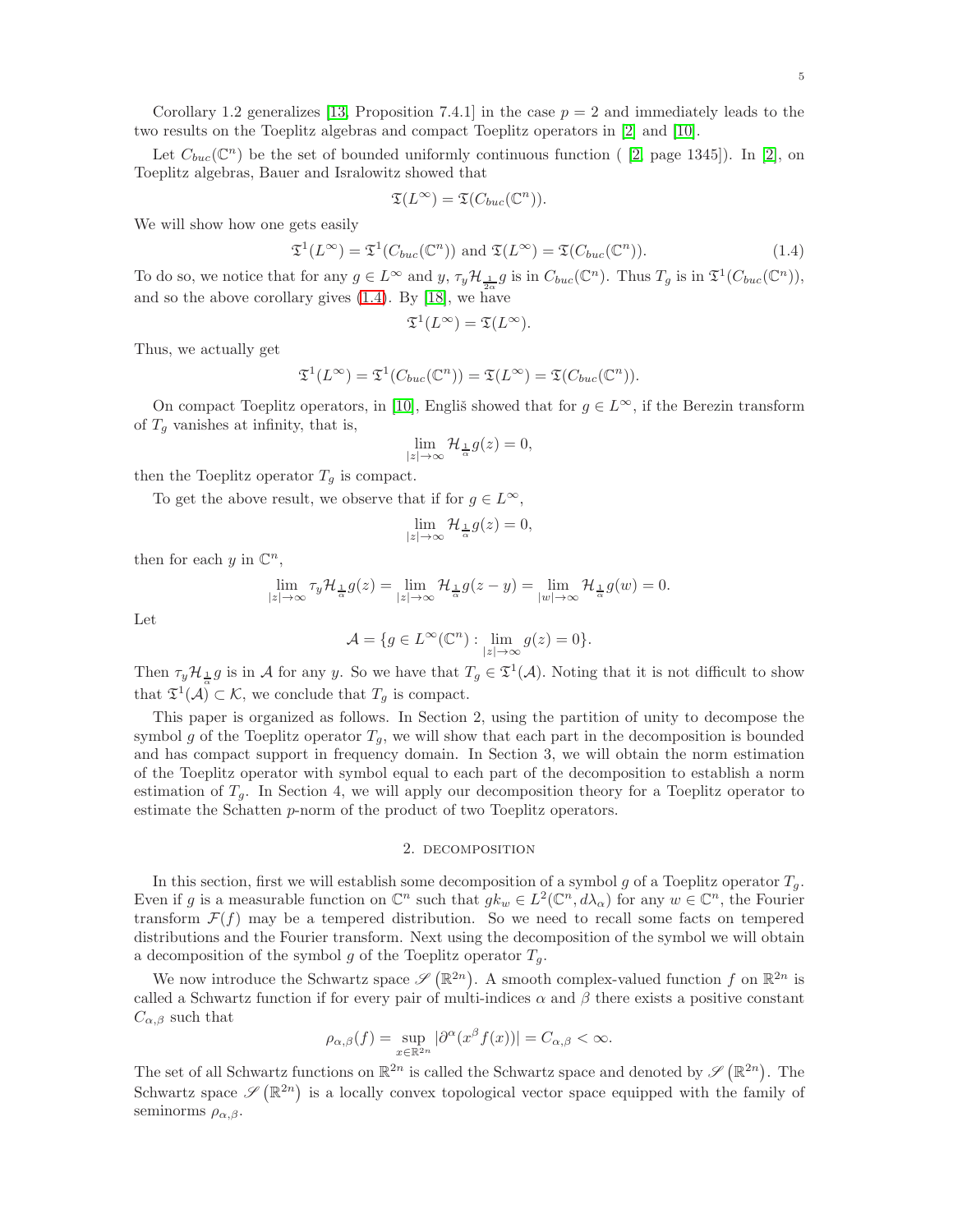Elements of the dual space  $\mathscr{S}'(\mathbb{R}^{2n})$  of the Schwartz space are called tempered distributions. A function g is said to be a tempered distribution if for any f in the Schwartz space, the pair  $(f, g)$ defined by

$$
(f,g) = \int_{\mathbb{C}^n} f(x)g(x)dv(x)
$$

gives a continuous linear functional on the Schwartz space.

Next, we need to recall some facts about the tempered distribution. If  $f, h \in \mathscr{S}(\mathbb{R}^{2n})$  and  $G \in \mathscr{S}'(\mathbb{R}^{2n})$ . The Fourier transformation can be extend to the dual of the Schwartz space  $\mathscr{S}(\mathbb{R}^{2n})$  such that  $\mathcal{F}(G)$  is a tempered distribution with

$$
(\mathcal{F}(G), f) = (G, \mathcal{F}(f)).
$$

Gh is a tempered distribution given by

$$
(Gh, f) = (G, hf),
$$

and  $G * h$  is a tempered distribution such that

$$
(G * h, f) = (G, \tilde{h} * f),
$$

where  $\tilde{h}(x) = h(-x)$  for any  $x \in \mathbb{R}^{2n}$ .  $\tilde{G}$  is also a tempered distribution such that

$$
(\tilde{G}, h) = (G, \tilde{h}).
$$

For any  $y \in \mathbb{R}^{2n}$ ,  $\tau_y$  is a translation operator on  $\mathscr{S}(\mathbb{R}^{2n})$  such that  $\tau_y f(x) = f(x - y)$ .  $\tau_y$  can be extended on  $\mathscr{S}'(\mathbb{R}^{2n})$  such that

$$
(\tau_y G, f) = (G, \tau_y^{-1} f).
$$

The following lemma says that a Carleson measure on the Fock space induces a tempered distribution.

<span id="page-5-0"></span>**Lemma 2.1.** Let h be a positive function on  $\mathbb{C}^n$  such that  $h(y)dv(y)$  is a Carleson measure on the *Fock space, then* h *is a tempered distribution. Moreover, if* f *is a Schwartz function, then* h ∗ f *is in*  $L^{\infty}(\mathbb{C}^n)$ .

*Proof.* Since  $h(y)dv(y)$  is a Carleson measure on the Fock space, we have

$$
\sup_{x \in \mathbb{C}^n} \int_{B(x,2)} |h(y)| dv(y) = C_2 < \infty.
$$

To show that h is a tempered distribution, by [\[14,](#page-21-3) Proposition 2.3.4], it is sufficient to show

$$
|\int_{\mathbb{C}^n} h(y)f(y)dv(y)| \leq C_3 \sup_y (1+|\Re y|+|\Im y|)^{2n+1}|f(y)|
$$

for all f in the Schwartz space  $\mathscr{S}(\mathbb{R}^{2n})$  and for some positive constant  $C_3$ . As we pointed out in the introduction that  $\{Q_x\}_{x\in\Gamma}$  tiles  $\mathbb{C}^n$ , for any f in the Schwartz space  $\mathscr{S}(\mathbb{R}^{2n})$ , we have

$$
\begin{aligned} &|\int_{\mathbb{C}^n} h(y)f(y)dv(y)| = |\int_{\cup_{x \in \Gamma} Q_x} h(y)f(y)dv(y)| \\ \leq & \sum_{x \in \Gamma} |\int_{Q_x} h(y)f(y)dv(y)| \\ \leq & \sum_{x \in \Gamma} |\int_{Q_x} \frac{1}{(1+|\Re y|+|\Im y|)^{2n+1}} h(y)(1+|\Re y|+|\Im y|)^{2n+1} f(y)dv(y)|. \end{aligned}
$$

Since for any  $y \in Q_x$  with  $x \in \Gamma$ , there is a positive constant C such that

$$
\frac{1}{(1+|\Re y|+|\Im y|)^{2n+1}} \leq C \frac{1}{(1+|\Re x|+|\Im x|)^{2n+1}}.
$$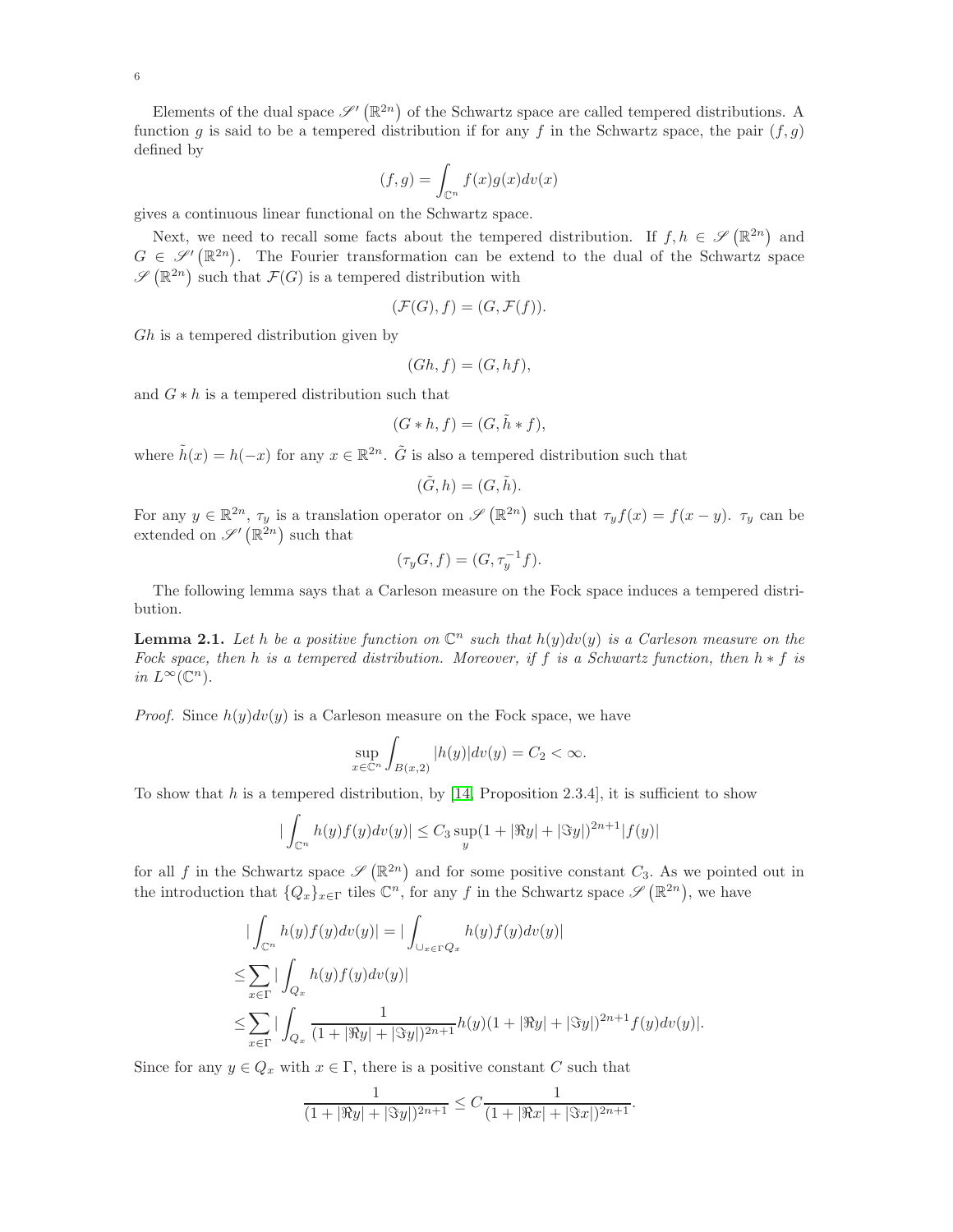Thus

$$
\begin{split} &|\int_{\mathbb{C}^n}h(y)f(y)dv(y)|\\ \leq &\sum_{x\in\Gamma}|\int_{Q_x}\frac{1}{(1+|\Re y|+|\Im y|)^{2n+1}}h(y)(1+|\Re y|+|\Im y|)^{2n+1}f(y)dv(y)|\\ \leq &\sum_{x\in\Gamma}C\frac{1}{(1+|\Re x|+|\Im x|)^{2n+1}}\int_{Q_x}|h(y)(1+|\Re y|+|\Im y|)^{2n+1}f(y)|dv(y)\\ \leq &\sum_{x\in\Gamma}C\frac{1}{(1+|\Re x|+|\Im x|)^{2n+1}}\int_{Q_x}h(y)dv(y)\sup_y(1+|\Re y|+|\Im y|)^{2n+1}|f(y)|\\ \leq &\sum_{x\in\Gamma}C\frac{1}{(1+|\Re x|+|\Im x|)^{2n+1}}\int_{B(x,2)}h(y)dv(y)\sup_y(1+|\Re y|+|\Im y|)^{2n+1}|f(y)|\\ \leq &C_3\sup_y(1+|\Re y|+|\Im y|)^{2n+1}|f(y)| \end{split}
$$

for some positive constant  $C_3$ . The last inequality follows from [\(1.2\)](#page-2-0). Thus h is a tempered distribution.

In fact, the above argument gives that for any  $z \in \mathbb{C}^n$ 

$$
\left| \int_{\mathbb{C}^n} h(z - y) f(y) dv(y) \right| \le C_3 \sup_y (1 + |\Re y| + |\Im y|)^{2n+1} |f(y)|.
$$
  

$$
h * f \text{ is in } L^{\infty}(\mathbb{C}^n).
$$

This implies that  $h * f$  is in  $L^{\infty}(\mathbb{C}^n)$ .

<span id="page-6-0"></span>**Lemma 2.2.** Let g be a measurable function on  $\mathbb{C}^n$  such that  $g k_w \in L^2(\mathbb{C}^n, d\lambda_\alpha)$  for any  $w \in \mathbb{C}^n$ .  $I$ f $\vert H_{\frac{1}{2\alpha}}g(y)\vert dv(y)$  *is a Carleson measure on the Fock space, then*  $(H_{\frac{1}{2\alpha}}g) * \mathcal{F}(\varphi_x a_{\frac{1}{2\alpha}}^{-1}) \in L^{\infty}(\mathbb{C}^n)$  for *any*  $x \in \Gamma$  *and* 

$$
\mathcal{H}_{\frac{1}{\alpha}}g(z)=\sum_{x\in \Gamma}\mathcal{H}_{\frac{1}{\alpha}}\Big[(\mathcal{H}_{\frac{1}{2\alpha}}g)*\mathcal{F}(\varphi_{x}a_{\frac{1}{2\alpha}}^{-1})\Big](z),
$$

*for any*  $z \in \mathbb{C}^n$ .

*Proof.* Since for each  $x \in \Gamma$ ,  $\varphi_x a_{\frac{1}{2\alpha}}^{-1}$  is a smooth function with compact support,  $\varphi_x a_{\frac{1}{2\alpha}}^{-1}$  is in the Schwartz space. Thus  $\mathcal{F}(\varphi_x a_{\frac{1}{2\alpha}}^{-1})$  is a Schwartz function as the Fourier transform  $\mathcal{F}$  maps the Schwartz space onto the Schwartz space. So Lemma [2.1](#page-5-0) gives that

$$
\left(\mathcal{H}_{\frac{1}{2\alpha}}g\right) * \mathcal{F}(\varphi_x a_{\frac{1}{2\alpha}}^{-1}) \in L^{\infty}(\mathbb{C}^n)
$$

as  $|\mathcal{H}_{\frac{1}{2\alpha}}g(y)|dv(y)$  is a Carleson measure on the Fock space.

Since  $g k_w \in L^2(\mathbb{C}^n, d\lambda_\alpha)$  for any  $w \in \mathbb{C}^n$ , we have

$$
\mathcal{H}_{\frac{1}{\alpha}}g(z) = \langle g k_z, k_z \rangle = g * \gamma_{\frac{1}{\alpha}}(z)
$$

is finite for any  $z \in \mathbb{C}^n$ . Then by the Fubini theorem, we have

$$
\mathcal{H}_{\frac{1}{\alpha}}g = (g * \gamma_{\frac{1}{2\alpha}}) * \gamma_{\frac{1}{2\alpha}} = (\mathcal{H}_{\frac{1}{2\alpha}}g) * \gamma_{\frac{1}{2\alpha}} = (\mathcal{H}_{\frac{1}{2\alpha}}g) * \mathcal{F}(a_{\frac{1}{2\alpha}}).
$$

By Lemma [2.1,](#page-5-0)  $\mathcal{H}_{\frac{1}{2\alpha}}g$  is a tempered distribution, thus  $\tau_y \widetilde{\mathcal{H}_{\frac{1}{2\alpha}}g}$  is also a tempered distribution. So we have

$$
\begin{aligned} \mathcal{H}_{\frac{1}{\alpha}}g(z) &= \int_{\mathbb{C}^n} \mathcal{H}_{\frac{1}{2\alpha}}g(z-x)\mathcal{F}(a_{\frac{1}{2\alpha}})(x)dv(x) \\ &= (\tau_z\widetilde{\mathcal{H}_{\frac{1}{2\alpha}}g}, \mathcal{F}(a_{\frac{1}{2\alpha}})) \\ &= (\mathcal{F}\big[\tau_z\widetilde{\mathcal{H}_{\frac{1}{2\alpha}}g}\big], a_{\frac{1}{2\alpha}}). \end{aligned}
$$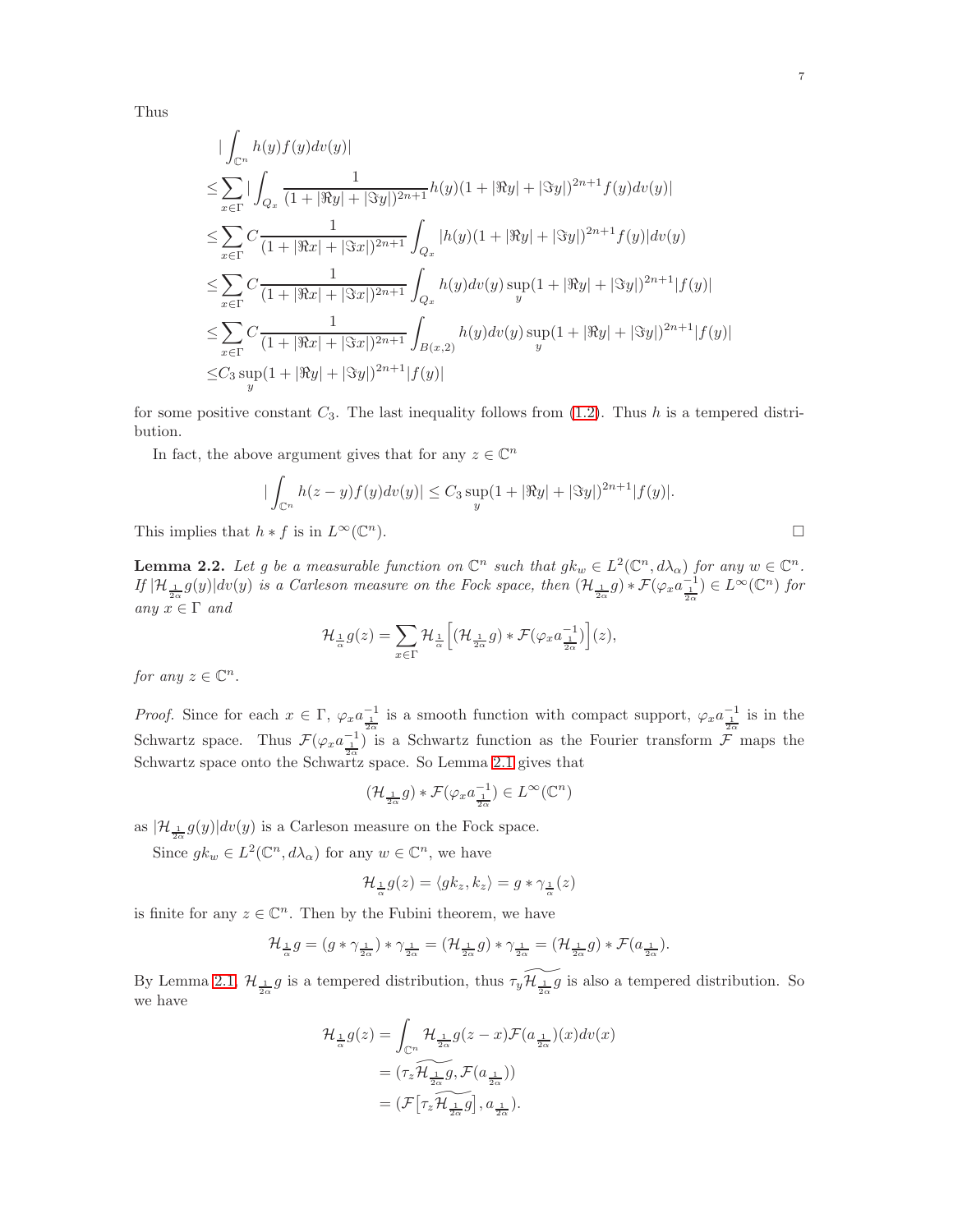On the other hand, using properties of the convolution, the Fourier transform and the heat transform, we have

$$
\mathcal{H}_{\frac{1}{\alpha}}\Big[\big(\mathcal{H}_{\frac{1}{2\alpha}}g\big)*\mathcal{F}(\varphi_x a_{\frac{1}{2\alpha}}^{-1})\Big](z) = \big(\mathcal{H}_{\frac{1}{2\alpha}}g\big)*\mathcal{F}(\varphi_x a_{\frac{1}{2\alpha}}^{-1})*\gamma_{\frac{1}{\alpha}}(z)
$$
\n
$$
= \big(\mathcal{H}_{\frac{1}{2\alpha}}g\big)*\big[\mathcal{F}(\varphi_x a_{\frac{1}{2\alpha}}^{-1})*\gamma_{\frac{1}{\alpha}}\big](z)
$$
\n
$$
= \big(\mathcal{H}_{\frac{1}{2\alpha}}g\big)*\big[\mathcal{F}\mathcal{F}^{-1}\big[\mathcal{F}(\varphi_x a_{\frac{1}{2\alpha}}^{-1})*\gamma_{\frac{1}{\alpha}}\big]\big](z)
$$
\n
$$
= \big(\mathcal{H}_{\frac{1}{2\alpha}}g\big)*\mathcal{F}\big[\big(\mathcal{F}^{-1}\gamma_{\frac{1}{\alpha}}\big)\varphi_x a_{\frac{1}{2\alpha}}^{-1}\big](z)
$$
\n
$$
= \big(\mathcal{H}_{\frac{1}{2\alpha}}g\big)*\mathcal{F}\big[a_{\frac{1}{\alpha}}\varphi_x a_{\frac{1}{2\alpha}}^{-1}\big](z)
$$
\n
$$
= \big(\mathcal{H}_{\frac{1}{2\alpha}}g\big)*\mathcal{F}\big[\varphi_x a_{\frac{1}{2\alpha}}^{-1}\big](z)
$$
\n
$$
= \big(\mathcal{H}_{\frac{1}{2\alpha}}g\big)*\mathcal{F}\big[\varphi_x a_{\frac{1}{2\alpha}}\big](z)
$$
\n
$$
= \big(\mathcal{F}\big[\mathcal{H}_{\frac{1}{2\alpha}}g\big],\varphi_x a_{\frac{1}{2\alpha}}\big].
$$

Since  $\mathcal{F}[\tau_z \widetilde{\mathcal{H}_{\frac{1}{2\alpha}}} \widetilde{g}]$  is a tempered distribution and  $\sum_{x \in \Gamma} \varphi_x a_{\frac{1}{2\alpha}}$  converges to  $a_{\frac{1}{2\alpha}}$  in the Schwartz space, we have

$$
\sum_{x \in \Gamma} (\mathcal{F} \left[ \tau_z \widetilde{\mathcal{H}_{\frac{1}{2\alpha}} g} \right], \varphi_x a_{\frac{1}{2\alpha}}) = (\mathcal{F} \left[ \tau_z \widetilde{\mathcal{H}_{\frac{1}{2\alpha}} g} \right], a_{\frac{1}{2\alpha}}).
$$

Thus we conclude

$$
\mathcal{H}_{\frac{1}{\alpha}}g(z) = (\mathcal{F}[\tau_z \widetilde{\mathcal{H}_{\frac{1}{2\alpha}}} g], a_{\frac{1}{2\alpha}})
$$
  
\n
$$
= \sum_{x \in \Gamma} (\mathcal{F}[\tau_z \widetilde{\mathcal{H}_{\frac{1}{2\alpha}}} g], \varphi_x a_{\frac{1}{2\alpha}})
$$
  
\n
$$
= \sum_{x \in \Gamma} \mathcal{H}_{\frac{1}{\alpha}} \Big[ (\mathcal{H}_{\frac{1}{2\alpha}} g) * \mathcal{F}(\varphi_x a_{\frac{1}{2\alpha}}^{-1}) \Big] (z),
$$

to complete the proof.

For  $x$  in  $\Gamma$ , let

$$
g_x = (\mathcal{H}_{\frac{1}{2\alpha}}g) * \mathcal{F}(\varphi_x a_{\frac{1}{2\alpha}}^{-1}).
$$

The above lemma tells us that the summation of the Berezin transform of  $T_{g_x}$  is equal to the Berezin transform of  $T_g$ . In fact, we will show that  $\sum_{x \in \Gamma} T_{g_x}$  converges to  $T_g$  in operator norm topology in the last section.

For any  $z \in \mathbb{C}^n$ , we define a unitary operator  $W_z$  on the Fock space such that

$$
W_z f(w) = f(w - z) k_z(w)
$$

for any  $f$  in the Fock space. We have

 $W_z^* = W_{-z}.$ 

Let

$$
b_x(w) = e^{2\pi i w \cdot x}
$$

for any  $w, x \in \mathbb{C}^n$ .

<span id="page-7-0"></span>**Lemma 2.3.** Let g be a measurable function on  $\mathbb{C}^n$  such that  $g k_w \in L^2(\mathbb{C}^n, d\lambda_\alpha)$  for any  $w \in \mathbb{C}^n$ . *If*  $|\mathcal{H}_{\frac{1}{2\alpha}}g(y)|dv(y)$  *is a Carleson measure on the Fock space, then* 

$$
W_{\frac{-i\pi x}{2\alpha}}T_{g_x}W_{\frac{-i\pi x}{2\alpha}} = T_{(b_x \mathcal{H}_{\frac{1}{2\alpha}}g) * \mathcal{F}[a_{\frac{1}{2\alpha}}^{-1} \varphi_{x_0}]}.
$$

*Further, we have*

$$
T_{g_x}W_{-\frac{i\pi x}{\alpha}}=T_{(b_x\mathcal{H}_{\frac{1}{2\alpha}}g)*\tau_{-\frac{i\pi x}{2\alpha}}\mathcal{F}[a_{\frac{1}{2\alpha}}^{-1}\varphi_{x_0}]} \quad \textit{and} \quad W_{-\frac{i\pi x}{\alpha}}T_{g_x}=T_{(b_x\mathcal{H}_{\frac{1}{2\alpha}}g)*\tau_{\frac{i\pi x}{2\alpha}}\mathcal{F}[a_{\frac{1}{2\alpha}}^{-1}\varphi_{x_0}]}.
$$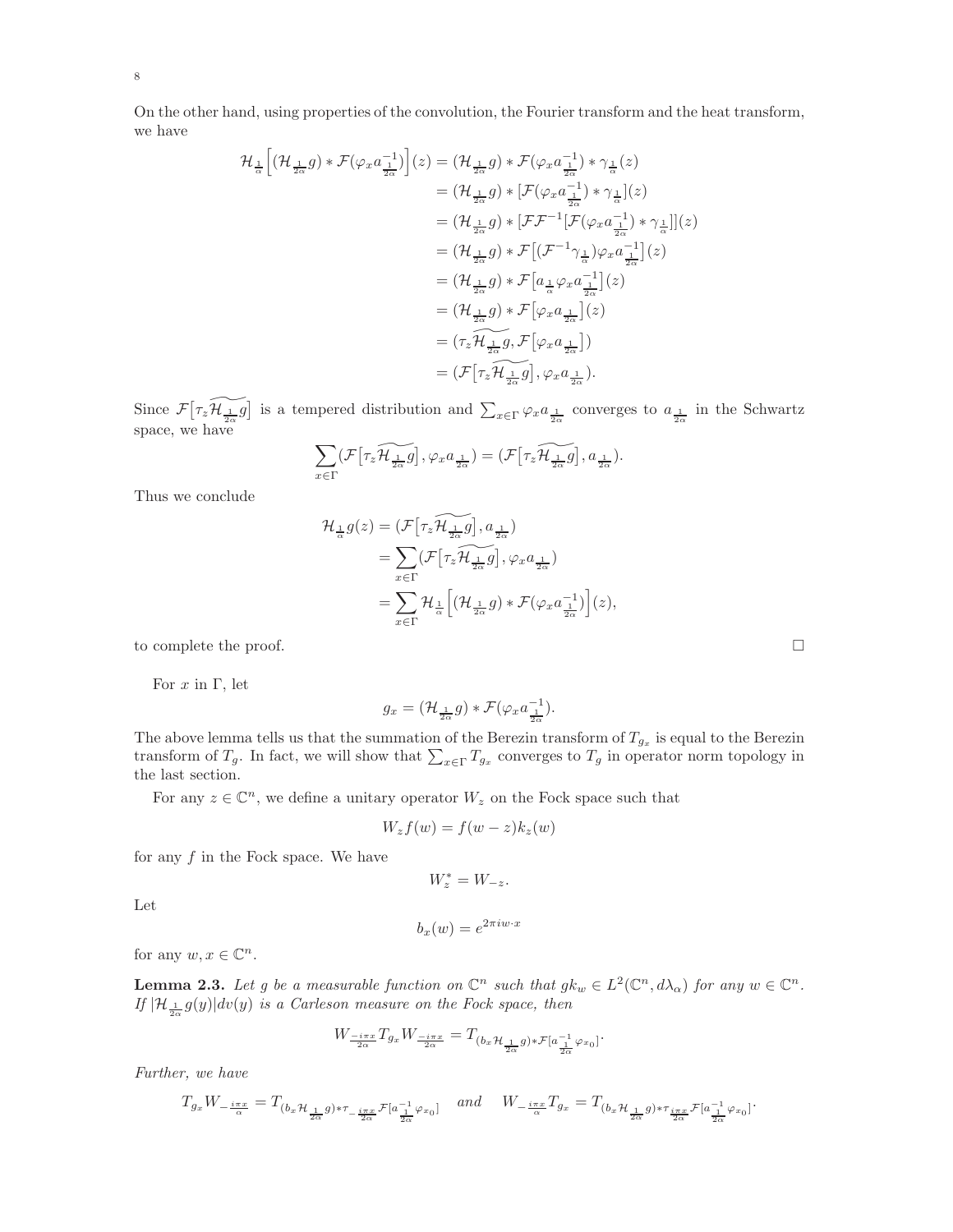*Proof.* Since  $a_{\frac{1}{2\alpha}}^{-1}\varphi_{x_0}$  is a smooth function with compact support, we have

$$
\mathcal{F}[a_{\frac{1}{2\alpha}}^{-1}\varphi_{x_0}]\in\mathscr{S}(\mathbb{R}^{2n}).
$$

Since  $|b_x(z)| = 1$ , by Lemma [2.1](#page-5-0), we have

$$
(b_x \mathcal{H}_{\frac{1}{2\alpha}} g) * \mathcal{F}[a_{\frac{1}{2\alpha}}^{-1} \varphi_{x_0}] \in L^{\infty}(\mathbb{C}^n).
$$

By Lemma [2.2,](#page-6-0) we have  $g_x \in L^{\infty}(\mathbb{C}^n)$  and hence  $T_{g_x}$  is a bounded operator. Because the Berezin transform is injective, to get

$$
W_{\frac{-i\pi x}{2\alpha}}T_{g_x}W_{\frac{-i\pi x}{2\alpha}}=T_{(b_x\mathcal{H}_{\frac{1}{2\alpha}}g)\ast\mathcal{F}[a_{\frac{1}{2\alpha}}^{-1}\varphi_{x_0}]},
$$

we only need to show that

$$
\langle [W_{\frac{-i\pi x}{2\alpha}}T_{g_x}W_{\frac{-i\pi x}{2\alpha}}]k_z,k_z\rangle=\langle T_{(b_x\mathcal{H}_{\frac{1}{2\alpha}}g)*\mathcal{F}[a_{\frac{1}{2\alpha}}^{-1}\varphi_{x_0}]}k_z,k_z\rangle.
$$

On one hand, since  $\mathcal{H}_{\frac{1}{\alpha}}(g)$  is the Berezin transform of the Toeplitz operator  $T_g$ , we have

$$
\begin{aligned} \langle T_{(b_x \mathcal{H}_{\frac{1}{2\alpha}}g) * \mathcal{F}[a^{-1}_{\frac{1}{2\alpha}}\varphi_{x_0}]}k_z, k_z \rangle = & \mathcal{H}_{\frac{1}{\alpha}}\Big[ (b_x \mathcal{H}_{\frac{1}{2\alpha}}g) * \mathcal{F}[a^{-1}_{\frac{1}{2\alpha}}\varphi_{x_0}] \Big] \\ = & (b_x \mathcal{H}_{\frac{1}{2\alpha}}g) * \mathcal{F}[a^{-1}_{\frac{1}{2\alpha}}\varphi_{x_0}] * \gamma_{\frac{1}{\alpha}} \\ = & (b_x \mathcal{H}_{\frac{1}{2\alpha}}g) * \mathcal{F}[a^{-1}_{\frac{1}{2\alpha}}\varphi_{x_0}] * \mathcal{F}a_{\frac{1}{\alpha}} \\ = & (b_x \mathcal{H}_{\frac{1}{2\alpha}}g) * \mathcal{F}[a_{\frac{1}{2\alpha}}\varphi_{x_0}]. \end{aligned}
$$

By properties of the Fourier transform and noting that  $\mathcal{F}\tau_{-x} = b_x \mathcal{F}$ , we have

$$
\mathcal{F}[a_{\frac{1}{2\alpha}}\varphi_{x_0}] = \mathcal{F}[a_{\frac{1}{2\alpha}}(\tau_{-x}\varphi_x)]
$$
  
\n
$$
= \mathcal{F}[\tau_{-x}(\varphi_x a_{\frac{1}{2\alpha}}^{-1}) \times \tau_{-x}(a_{\frac{1}{2\alpha}}\tau_x a_{\frac{1}{2\alpha}})]
$$
  
\n
$$
= \mathcal{F}[\tau_{-x}(\varphi_x a_{\frac{1}{2\alpha}}^{-1})] * \mathcal{F}[\tau_{-x}(a_{\frac{1}{2\alpha}}\tau_x a_{\frac{1}{2\alpha}})]
$$
  
\n
$$
= b_x \mathcal{F}[(\varphi_x a_{\frac{1}{2\alpha}}^{-1})] * b_x \mathcal{F}[(a_{\frac{1}{2\alpha}}\tau_x a_{\frac{1}{2\alpha}})].
$$

For any  $w \in \mathbb{C}^n$ , a simple calculation gives

$$
\mathcal{F}[a_{\frac{1}{2\alpha}}\tau_x a_{\frac{1}{2\alpha}}](w) = \int_{\mathbb{C}^n} e^{-\frac{\pi^2}{2\alpha}|z-x|^2} e^{-\frac{\pi^2}{2\alpha}|z|^2} e^{-2\pi i z \cdot w} dv(z)
$$
  

$$
= e^{\frac{\pi^2}{4\alpha}|x|^2} \int_{\mathbb{C}^n} e^{-\frac{\pi^2}{\alpha}|z-\frac{x}{2}|^2} e^{-2\pi i z \cdot w} dv(z)
$$
  

$$
= e^{\frac{\pi^2}{4\alpha}|x|^2} e^{-\pi i x \cdot w} \int_{\mathbb{C}^n} e^{-\frac{\pi^2}{\alpha}|z|^2} e^{-2\pi i z \cdot w} dv(z)
$$
  

$$
= e^{\frac{\pi^2}{4\alpha}|x|^2} e^{-\pi i x \cdot w} (\frac{\alpha}{\pi})^n e^{-\alpha|w|^2}.
$$

Thus, we have

$$
\langle T_{(b_x \mathcal{H}_{\frac{1}{2\alpha}}g)*\mathcal{F}[a_{\frac{1}{2\alpha}}^{-1}\varphi_{x_0}]}k_z, k_z \rangle
$$
  
\n
$$
= (b_x \mathcal{H}_{\frac{1}{2\alpha}}g)*[b_x(\mathcal{F}\varphi_x a_{\frac{1}{2\alpha}}^{-1})] * b_x \mathcal{F}[a_{\frac{1}{2\alpha}}\tau_x(a_{\frac{1}{2\alpha}})]
$$
  
\n
$$
= \int_{\mathbb{C}^n} \int_{\mathbb{C}^n} b_x(y) \mathcal{H}_{\frac{1}{2\alpha}}g(y)b_x(w-y) (\mathcal{F}\varphi_x a_{\frac{1}{2\alpha}}^{-1}) (w-y) dv(y)b_x(z-w) \mathcal{F}[a_{\frac{1}{2\alpha}}\tau_x(a_{\frac{1}{2\alpha}})] (z-w) dv(w)
$$
  
\n
$$
= \int_{\mathbb{C}^n} \int_{\mathbb{C}^n} \mathcal{H}_{\frac{1}{2\alpha}}g(y) (\mathcal{F}\varphi_x a_{\frac{1}{2\alpha}}^{-1}) (w-y) dv(y)e^{2\pi i z \cdot x} \mathcal{F}[a_{\frac{1}{2\alpha}}\tau_x(a_{\frac{1}{2\alpha}})] (z-w) dv(w)
$$
  
\n
$$
= \int_{\mathbb{C}^n} g_x(w)e^{\frac{-\pi^2}{4\alpha}|x|^2} e^{\pi ix \cdot (z+w)} (\frac{\alpha}{\pi})^n e^{-\alpha|z-w|^2} dv(w).
$$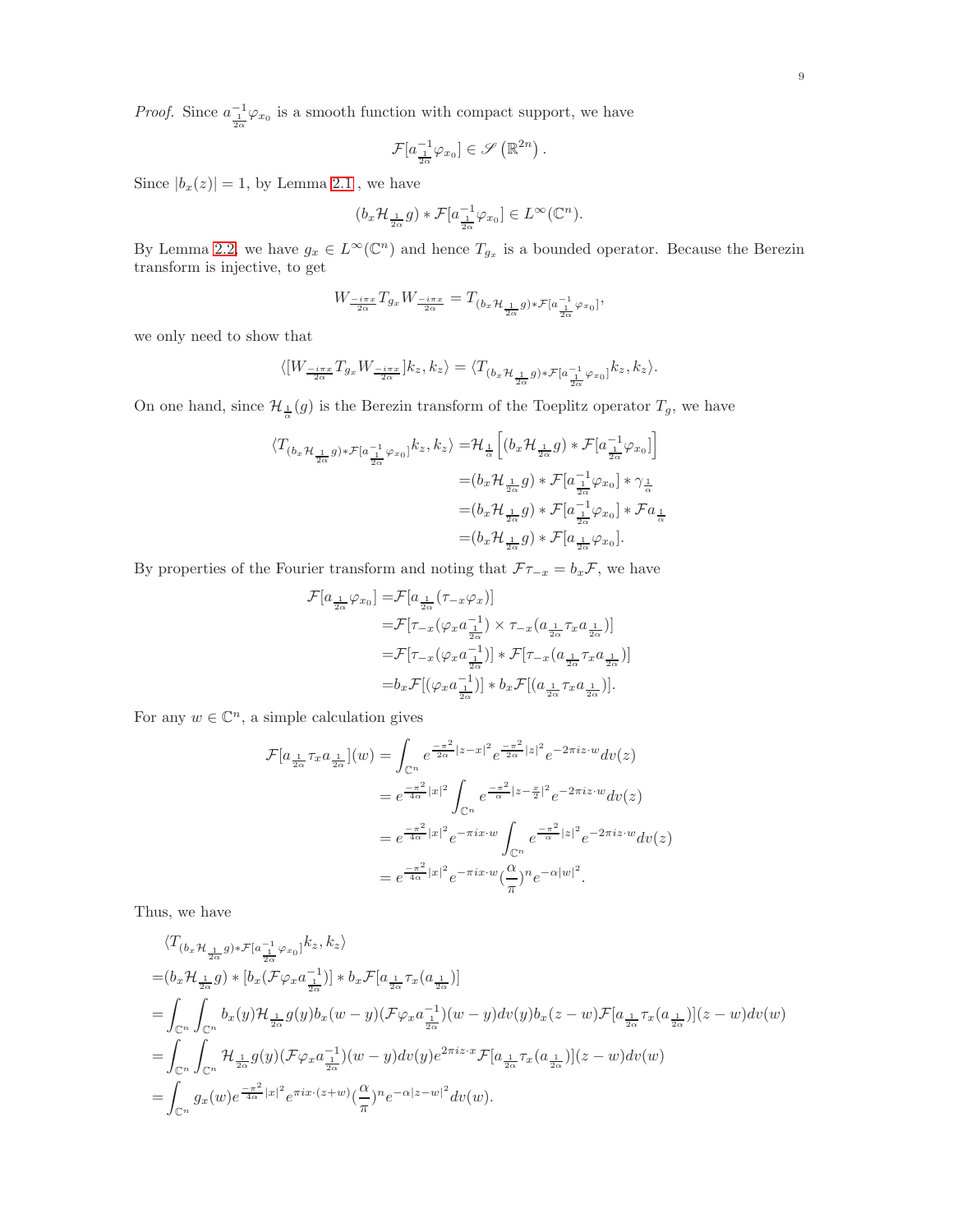On the other hand, we have

$$
\langle [W_{\frac{-i\pi x}{2\alpha}}T_{g_x}W_{\frac{-i\pi x}{2\alpha}}]k_z, k_z \rangle
$$
  
\n=
$$
\langle T_{g_x}W_{\frac{-i\pi x}{2\alpha}}k_z, W_{\frac{i\pi x}{2\alpha}}k_z \rangle
$$
  
\n=
$$
\int_{\mathbb{C}^n} g_x k_z(w + \frac{i\pi x}{2\alpha})k_{\frac{-i\pi x}{2\alpha}}(w)\overline{k_z(w - \frac{i\pi x}{2\alpha})k_{\frac{i\pi x}{2\alpha}}(w)}d\lambda_{\alpha}(w)
$$
  
\n=
$$
\int_{\mathbb{C}^n} g_x e^{\alpha \langle w + \frac{i\pi x}{2\alpha}, z \rangle - \frac{\alpha |z|^2}{2} - \alpha \langle w, \frac{i\pi x}{2\alpha} \rangle - \frac{\pi^2 |x|^2}{8\alpha} e^{\alpha \langle z, w - \frac{i\pi x}{2\alpha} \rangle - \frac{\alpha |z|^2}{2} + \alpha \langle \frac{i\pi x}{2\alpha}, w \rangle - \frac{\alpha \pi^2 |x|^2}{8} d\lambda_{\alpha}(w)
$$
  
\n=
$$
\int_{\mathbb{C}^n} g_x(w) e^{\frac{-\pi^2}{4\alpha}|x|^2} e^{\alpha \langle \frac{i\pi x}{2\alpha}, z \rangle - \alpha \langle w, \frac{i\pi x}{2\alpha} \rangle + \alpha \langle z, -\frac{i\pi x}{2\alpha} \rangle + \alpha \langle \frac{i\pi x}{2\alpha}, w \rangle \left(\frac{\alpha}{\pi}\right)^n e^{-\alpha |z - w|^2} dv(w).
$$

Since

$$
\alpha \langle \frac{i\pi x}{2\alpha}, z \rangle - \alpha \langle w, \frac{i\pi x}{2\alpha} \rangle + \alpha \langle z, -\frac{i\pi x}{2\alpha} \rangle + \alpha \langle \frac{i\pi x}{2\alpha}, w \rangle
$$
  
=  $\frac{i\pi}{2} \langle x, z \rangle + \frac{i\pi}{2} \langle w, x \rangle + \frac{i\pi}{2} \langle z, x \rangle + \frac{i\pi}{2} \langle x, w \rangle$   
=  $i\pi \Re \langle x, z + w \rangle$   
=  $i\pi x \cdot (z + w)$ ,

we have

$$
\begin{split} &\langle[W_{\frac{-i\pi x}{2\alpha}}T_{g_x}W_{\frac{-i\pi x}{2\alpha}}]k_z,k_z\rangle\\ =&\int_{\mathbb{C}^n}g_x(w)e^{\frac{-\pi^2}{4\alpha}|x|^2}e^{\pi ix\cdot(z+w)}(\frac{\alpha}{\pi})^ne^{-\alpha|z-w|^2}dv(w)\\ =&\langle T_{(b_x\mathcal{H}_{\frac{1}{2\alpha}}g)*\mathcal{F}[a_{\frac{1}{2\alpha}}^{-1}\varphi_{x_0}]}k_z,k_z\rangle. \end{split}
$$

Further, we have

$$
T_{g_x} W_{-\frac{i\pi x}{\alpha}} = W_{\frac{i\pi x}{2\alpha}} W_{-\frac{i\pi x}{2\alpha}} T_{g_x} W_{-\frac{i\pi x}{2\alpha}} W_{-\frac{i\pi x}{2\alpha}}
$$
  

$$
= W_{\frac{i\pi x}{2\alpha}} T_{(b_x \mathcal{H}_{\frac{1}{2\alpha}} g) * \mathcal{F}[a_{\frac{1}{2\alpha}}^{-1} \varphi_{x_0}]} W_{-\frac{i\pi x}{2\alpha}}
$$
  

$$
= T_{(b_x \mathcal{H}_{\frac{1}{2\alpha}} g) * \tau_{-\frac{i\pi x}{2\alpha}} \mathcal{F}[a_{\frac{1}{2\alpha}}^{-1} \varphi_{x_0}]}.
$$

Similarly, we have

$$
\begin{split} W_{-\frac{i\pi x}{\alpha}}T_{g_x}=&W_{-\frac{i\pi x}{2\alpha}}W_{-\frac{i\pi x}{2\alpha}}T_{g_x}W_{-\frac{i\pi x}{2\alpha}}W_{\frac{i\pi x}{2\alpha}}\\ =&W_{-\frac{i\pi x}{2\alpha}}T_{(b_x\mathcal{H}_{\frac{1}{2\alpha}}g)*\mathcal{F}[a_{\frac{1}{2\alpha}}^{-1}\varphi_{x_0}]}W_{\frac{i\pi x}{2\alpha}}\\ =&T_{(b_x\mathcal{H}_{\frac{1}{2\alpha}}g)*\tau_{\frac{i\pi x}{2\alpha}}\mathcal{F}[a_{\frac{1}{2\alpha}}^{-1}\varphi_{x_0}]}\end{split}
$$

to complete the proof.

## 3. estimation

In this section, we will present the proof of our main theorem. In Section 2, we have obtained that  $T_g$  is decomposed as a sum  $\sum_{x \in \Gamma} T_{g_x}$  of the Toeplitz operators via the Berezin transform (Lemma [2.2\)](#page-6-0). To show that  $T_g = \sum_{x \in \Gamma} T_{g_x}$ , we need to estimate the norm of a Toeplitz operator on the Fock space and show that the series of operators converges in operator norm topology. The following lemma is a generalization of [\[3,](#page-20-3) Lemma 4.9].

<span id="page-9-0"></span>Lemma 3.1. *Let T be a densely defined operator on the Fock space and the linear span of reproducing kernels is contained in the domain of* T *and* T ∗ *. If*

$$
[\sup_{z}\int_{\mathbb{C}^n}|\langle Tk_z,k_w\rangle|dv(w)][\sup_{w}\int_{\mathbb{C}^n}|\langle Tk_z,k_w\rangle|dv(z)]<\infty,
$$

*then* T *is bounded and*

$$
||T|| \leq \left( [(\frac{\alpha}{\pi})^n \sup_z \int_{\mathbb{C}^n} |\langle Tk_z, k_w \rangle| dv(w)] \right| \sup_w \int_{\mathbb{C}^n} |\langle Tk_z, k_w \rangle| dv(z)] \right)^{1/2}.
$$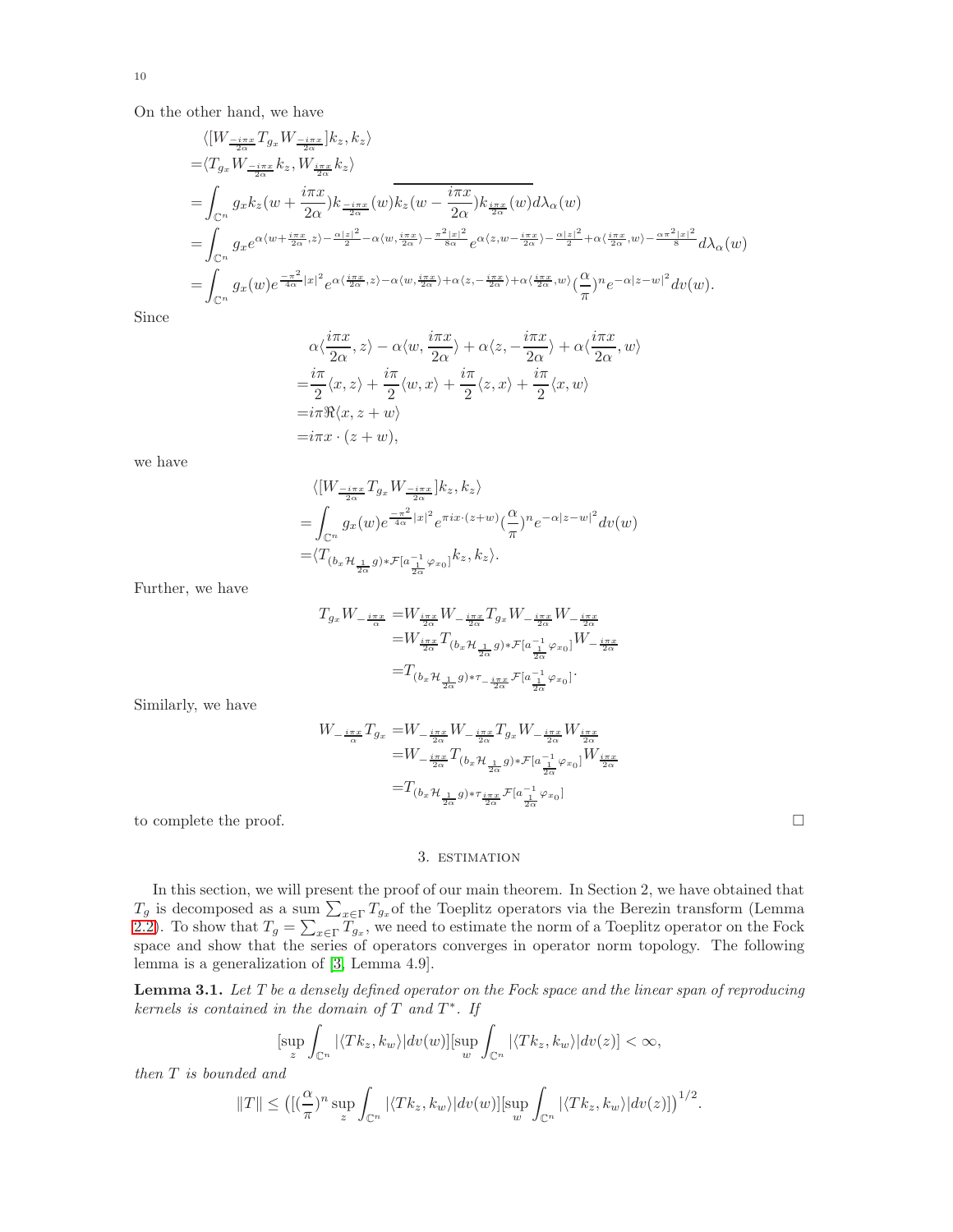*Proof.* Let f and h be in the linear span of reproducing kernels, we have

$$
\langle Tf, h \rangle = \int_{\mathbb{C}^n} (Tf)(w) \overline{h(w)} d\lambda_{\alpha}(w)
$$
  
\n
$$
= (\frac{\alpha}{\pi})^n \int_{\mathbb{C}^n} \langle Tf, k_w \rangle \langle k_w, h \rangle dv(w)
$$
  
\n
$$
= (\frac{\alpha}{\pi})^n \int_{\mathbb{C}^n} \langle f, T^*k_w \rangle \langle k_w, h \rangle dv(w)
$$
  
\n
$$
= (\frac{\alpha}{\pi})^{2n} \int_{\mathbb{C}^n} \int_{\mathbb{C}^n} \langle f, k_z \rangle \langle k_z, T^*k_w \rangle dv(z) \langle k_w, h \rangle dv(w)
$$
  
\n
$$
= (\frac{\alpha}{\pi})^{2n} \int_{\mathbb{C}^n} \int_{\mathbb{C}^n} \langle f, k_z \rangle \langle Tk_z, k_w \rangle dv(z) \langle k_w, h \rangle dv(w)
$$

Thus applying the Cauchy-Schwarz inequality gives

$$
\begin{split}\n|\langle Tf, h \rangle| &\leq (\frac{\alpha}{\pi})^{2n} \int_{\mathbb{C}^n} \int_{\mathbb{C}^n} |\langle Tk_z, k_w \rangle| |\langle f, k_z \rangle| dv(z) |\langle k_w, h \rangle| dv(w) \\
&\leq (\frac{\alpha}{\pi})^{2n} \Big[ \int_{\mathbb{C}^n} \big( \int_{\mathbb{C}^n} |\langle Tk_z, k_w \rangle| |\langle f, k_z \rangle| dv(z) \big)^2 dv(w) \Big]^{1/2} \Big[ \int_{\mathbb{C}^n} |\langle k_w, h \rangle|^2 dv(w) \Big]^{1/2} \\
&= (\frac{\alpha}{\pi})^{2n} \Big[ \int_{\mathbb{C}^n} \big( \int_{\mathbb{C}^n} |\langle Tk_z, k_w \rangle| |\langle f, k_z \rangle| dv(z) \big)^2 dv(w) \Big]^{1/2} \Big[ \int_{\mathbb{C}^n} |h(w)|^2 d\lambda_{\alpha}(w) \Big]^{1/2}.\n\end{split}
$$

Since the Cauchy-Schwarz inequality gives

$$
\int_{\mathbb{C}^n} \left( \int_{\mathbb{C}^n} |\langle Tk_z, k_w \rangle| |\langle f, k_z \rangle| dv(z) \right)^2 dv(w)
$$
\n
$$
= \int_{\mathbb{C}^n} \left( \int_{\mathbb{C}^n} |\langle Tk_z, k_w \rangle|^{1/2} |\langle Tk_z, k_w \rangle|^{1/2} |\langle f, k_z \rangle| dv(z) \right)^2 dv(w)
$$
\n
$$
\leq \int_{\mathbb{C}^n} \int_{\mathbb{C}^n} |\langle Tk_z, k_w \rangle| dv(z) \int_{\mathbb{C}^n} |\langle Tk_z, k_w \rangle| |\langle f, k_z \rangle|^2 dv(z) dv(w)
$$
\n
$$
\leq \left[ \sup_w \int_{\mathbb{C}^n} |\langle Tk_z, k_w \rangle| dv(z) \right] \left[ \int_{\mathbb{C}^n} \int_{\mathbb{C}^n} |\langle Tk_z, k_w \rangle| |\langle f, k_z \rangle|^2 dv(z) dv(w) \right]
$$
\n
$$
\leq \left[ \sup_w \int_{\mathbb{C}^n} |\langle Tk_z, k_w \rangle| dv(z) \right] \left[ \sup_z \int_{\mathbb{C}^n} |\langle Tk_z, k_w \rangle| dv(w) \right] \int_{\mathbb{C}^n} |\langle f, k_z \rangle|^2 dv(z)
$$
\n
$$
= \left[ \sup_w \int_{\mathbb{C}^n} |\langle Tk_z, k_w \rangle| dv(z) \right] \left[ \sup_z \int_{\mathbb{C}^n} |\langle Tk_z, k_w \rangle| dv(w) \right] \int_{\mathbb{C}^n} |f(z)|^2 d\lambda_{\alpha}(z),
$$

we obtain

$$
|\langle Tf, h \rangle|
$$
  
\n
$$
\leq (\frac{\alpha}{\pi})^{2n} \Big[ \sup_w \int_{\mathbb{C}^n} |\langle Tk_z, k_w \rangle| dv(z) \Big] [\sup_z \int_{\mathbb{C}^n} |\langle Tk_z, k_w \rangle| dv(w) \Big]
$$
  
\n
$$
\int_{\mathbb{C}^n} |f(z)|^2 d\lambda_{\alpha}(z) \int_{\mathbb{C}^n} |h(w)|^2 d\lambda_{\alpha}(w) \Big]^{1/2}
$$
  
\n
$$
= (\frac{\alpha}{\pi})^n \Big[ \sup_w \int_{\mathbb{C}^n} |\langle Tk_z, k_w \rangle| dv(z) \Big] [\sup_z \int_{\mathbb{C}^n} |\langle Tk_z, k_w \rangle| dv(w) \Big]^{1/2} ||f||_{F^2_{\alpha}} ||h||_{F^2_{\alpha}}.
$$
  
\nThis completes the proof.

We introduce two-variable Berezin transform. Let g be a measurable function on  $\mathbb{C}^n$  such that  $g k_w \in L^2(\mathbb{C}^n, d\lambda_\alpha)$  for any  $w \in \mathbb{C}^n$ . The two-variable Berezin transform  $\tilde{g}(z, w)$  of g is defined by

$$
\tilde{g}(z,w) = \langle g k_z, k_w \rangle
$$

for z, w in  $\mathbb{C}^n$ . By Lemma [3.1,](#page-9-0) we immediately obtain the following proposition which will give an estimation of the norm of the Toeplitz operator  $T_g$  in terms of the two-variable Berezin transform  $\tilde{g}(z, w)$  of g.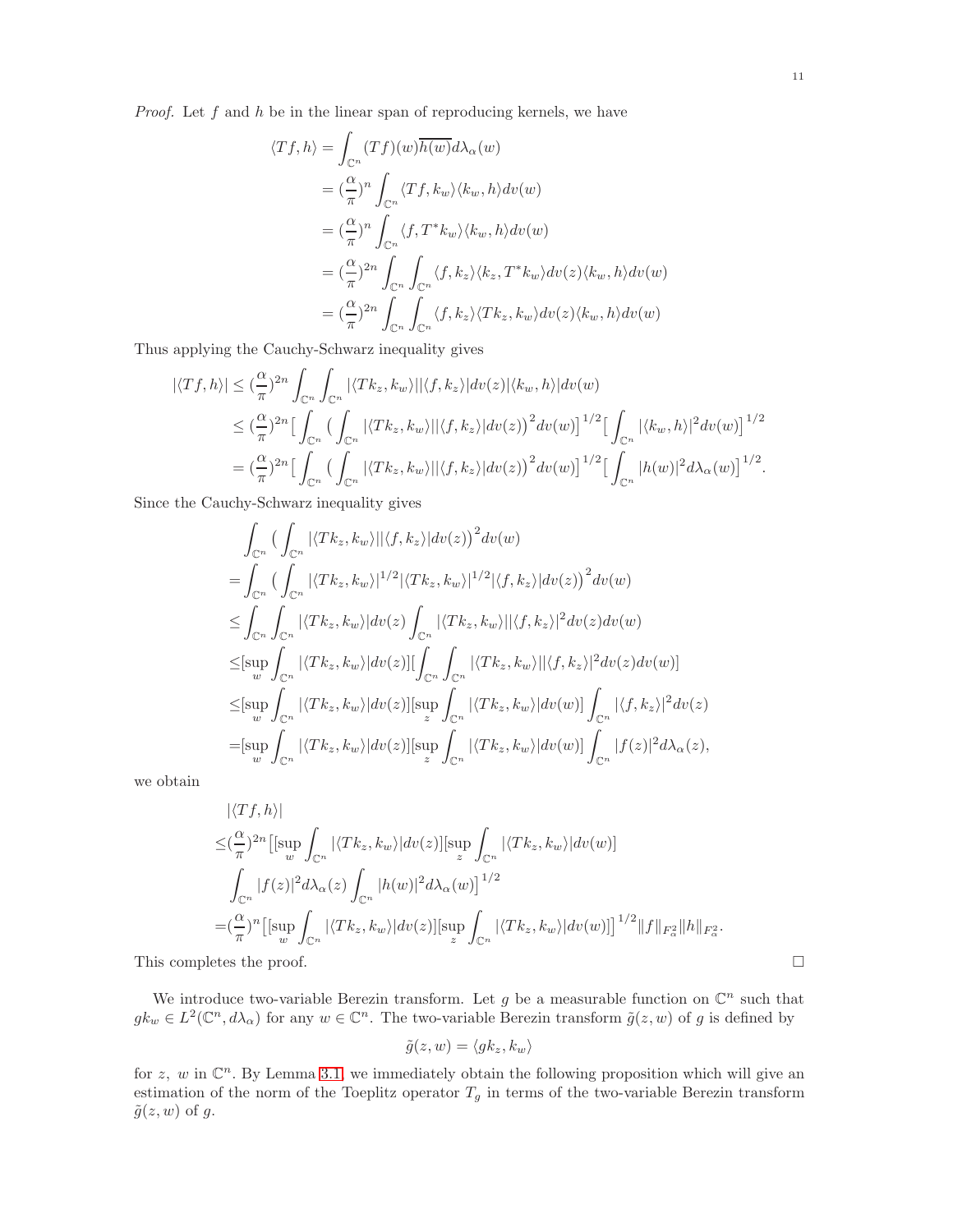<span id="page-11-0"></span>**Proposition 3.2.** Let g be a measurable function on  $\mathbb{C}^n$  such that  $g k_w \in L^2(\mathbb{C}^n, d\lambda_\alpha)$  for any  $w \in \mathbb{C}^n$ . If

$$
[\sup_{z}\int_{\mathbb{C}^n}|\tilde{g}(z,w)|dv(w)][\sup_{w}\int_{\mathbb{C}^n}|\tilde{g}(z,w)|dv(z)] < \infty,
$$

*then* T<sup>g</sup> *is bounded and*

$$
||T_g|| \leq \left( [(\frac{\alpha}{\pi})^n \sup_z \int_{\mathbb{C}^n} |\tilde{g}(z,w)| dv(w)] \left[\sup_w \int_{\mathbb{C}^n} |\tilde{g}(z,w)| dv(z)] \right]^{1/2}.
$$

For any  $x \in \Gamma$ , Lemma [2.2](#page-6-0) tells us that  $g_x = (\mathcal{H}_{\frac{1}{2\alpha}} g) * \mathcal{F}(\varphi_x a_{\frac{1}{2\alpha}}^{-1})$  is in  $L^{\infty}$ . Thus  $T_{g_x}$  is a bounded operator. Next, we will obtain a better estimation on the norm of  $T_{g_x}$  than  $||g_x||_{\infty}$  to guarantee that the series  $\sum_{x \in \Gamma} T_{g_x}$  converges in the operator norm topology.

<span id="page-11-1"></span>**Proposition 3.3.** Let g be a measurable function on  $\mathbb{C}^n$  such that  $g k_w \in L^2(\mathbb{C}^n, d\lambda_\alpha)$  for any  $w \in \mathbb{C}^n$ . If for any  $a, b \in \mathbb{Z}_+^n$  with  $|a| + |b| \leq 2n + 1$ ,  $|\partial_{\Re y}^a \partial_{\Im y}^b \mathcal{H}_{\frac{1}{2\alpha}} g(y)| dv(y)$  is a Carleson measure *on the Fock space. Then there is a constant*  $C_{n,\alpha}$  *such that* 

$$
||T_{g_x}|| \leq C_{n,\alpha} \frac{\sum_{|a|+|b| \leq 2n+1} ||\mathcal{H}_{\frac{2}{\alpha}}(|\partial_{\Re y}^a \partial_{\Im y}^b \mathcal{H}_{\frac{1}{2\alpha}} g(y)|) ||_{\infty}}{(1+ ||\Re x| + ||\Im x||)^{2n+1}}.
$$

*Proof.* Since  $W_{\frac{-i\pi x}{2\alpha}}$  is an unitary operator and  $g_x \in L^{\infty}$ , we have

$$
\|T_{g_x}\|=\|W_{\frac{-i\pi x}{2\alpha}}T_{g_x}W_{\frac{-i\pi x}{2\alpha}}\|.
$$

By Lemma [2.3,](#page-7-0) we have

$$
||T_{g_x}|| = ||T_{(b_x \mathcal{H}_{\frac{1}{2\alpha}} g) * \mathcal{F}[a_{\frac{1}{2\alpha}}^{-1} \varphi_{x_0}]}||.
$$

Let  $\psi_x = (b_x \mathcal{H}_{\frac{1}{2\alpha}} g) * \mathcal{F}[a_{\frac{1}{2\alpha}}^{-1} \varphi_{x_0}]$ . Proposition [3.2](#page-11-0) gives  $||T_{g_x}|| = ||T_{\psi_x}||$ Z

$$
\lesssim \left( \left[ \sup_z \int_{\mathbb{C}^n} |\widetilde{\psi_x}(z,w)| dv(w) \right] \left[ \sup_w \int_{\mathbb{C}^n} |\widetilde{\psi_x}(z,w)| dv(z) \right] \right)^{1/2}.
$$

Let  $M_{z,w}(y) = k_z(y)\overline{k_w(y)}(\frac{\alpha}{\pi})^n e^{-\alpha |y|^2}$ . For any  $a, b \in \mathbb{Z}_{+}^n$  with  $|a| + |b| \leq 2n + 1$ , we have

$$
\begin{split}\n&=|(\Re x)^a(\Im x)^b\overline{\psi_x}(z,w)| \\
&=|( \Re x)^a(\Im x)^b\langle (b_x\mathcal{H}_{\frac{1}{2\alpha}}g)*\mathcal{F}[a_{\frac{1}{2\alpha}}^{-1}\varphi_{x_0}]k_z,k_w\rangle| \\
&=|\int_{\mathbb{C}^n}(\Re x)^a(\Im x)^b(b_x\mathcal{H}_{\frac{1}{2\alpha}}g)*\mathcal{F}[a_{\frac{1}{2\alpha}}^{-1}\varphi_{x_0}](y)k_z(y)\overline{k_w(y)}(\frac{\alpha}{\pi})^ne^{-\alpha|y|^2}dv(y)| \\
&=|\int_{\mathbb{C}^n}(\Re x)^a(\Im x)^b(b_x\mathcal{H}_{\frac{1}{2\alpha}}g)*\mathcal{F}[a_{\frac{1}{2\alpha}}^{-1}\varphi_{x_0}](y)M_{z,w}(y)dv(y)| \\
&=|\int_{\mathbb{C}^n}(\Re x)^a(\Im x)^b\int_{\mathbb{C}^n}e^{2\pi ix\cdot(y-\eta)}\mathcal{H}_{\frac{1}{2\alpha}}g(y-\eta)\mathcal{F}[a_{\frac{1}{2\alpha}}^{-1}\varphi_{x_0}](\eta)dv(\eta)M_{z,w}(y)dv(y)| \\
&=|\int_{\mathbb{C}^n}\int_{\mathbb{C}^n}(\Re x)^a(\Im x)^be^{-2\pi ix\cdot\eta}\mathcal{H}_{\frac{1}{2\alpha}}g(y-\eta)\mathcal{F}[a_{\frac{1}{2\alpha}}^{-1}\varphi_{x_0}](\eta)dv(\eta)e^{2\pi ix\cdot y}M_{z,w}(y)dv(y)|\n\end{split}
$$

Since for any  $a, b \in \mathbb{Z}_{+}^{n}$  with  $|a|+|b| \leq 2n+1$ ,  $\partial_{\Re \eta}^{a} \partial_{\Im \eta}^{b} \mathcal{H}_{\frac{1}{2\alpha}} g(\eta) dv(\eta)$  is a Carleson measure on the Fock space and  $\mathcal{F}[a_{\frac{1}{2\alpha}}^{-1}\varphi_{x_0}]$  is in the Schwartz space, by the proof of Lemma [2.1](#page-5-0) we have  $\partial_{\Re\eta}^a \partial_{\Im\eta}^b [\mathcal{H}_{\frac{1}{2\alpha}} g(y-\pi)]$  $\eta$ ) $\mathcal{F}[a_{1}^{-1}\varphi_{x_{0}}](\eta)$  is integrable with respect to  $\eta$ . By the properties of Fourier transform [\[9,](#page-20-4) page 12], we have

<span id="page-11-2"></span>
$$
\int_{\mathbb{C}^n} (\Re x)^a (\Im x)^b e^{-2\pi ix \cdot \eta} \mathcal{H}_{\frac{1}{2\alpha}} g(y - \eta) \mathcal{F}[a_{\frac{1}{2\alpha}}^{-1} \varphi_{x_0}](\eta) dv(\eta)
$$
\n
$$
= (\frac{-1}{2\pi i})^{|a|+|b|} \int_{\mathbb{C}^n} e^{-2\pi ix \cdot \eta} \partial_{\Re \eta}^a \partial_{\Im \eta}^b [\mathcal{H}_{\frac{1}{2\alpha}} g(y - \eta) \mathcal{F}[a_{\frac{1}{2\alpha}}^{-1} \varphi_{x_0}](\eta)] dv(\eta)
$$
\n
$$
= \int_{\mathbb{C}^n} e^{-2\pi ix \cdot \eta} \sum_{a' \leq a, b' \leq b} C_{a, b, a', b'} [\partial_{\Re \eta}^{a'} \partial_{\Im \eta}^{b'} \mathcal{H}_{\frac{1}{2\alpha}} g(y - \eta)] \partial_{\Re \eta}^{a - a'} \partial_{\Im \eta}^{b - b'} \mathcal{F}[a_{\frac{1}{2\alpha}}^{-1} \varphi_{x_0}(\eta)] dv(\eta),
$$
\n(3.1)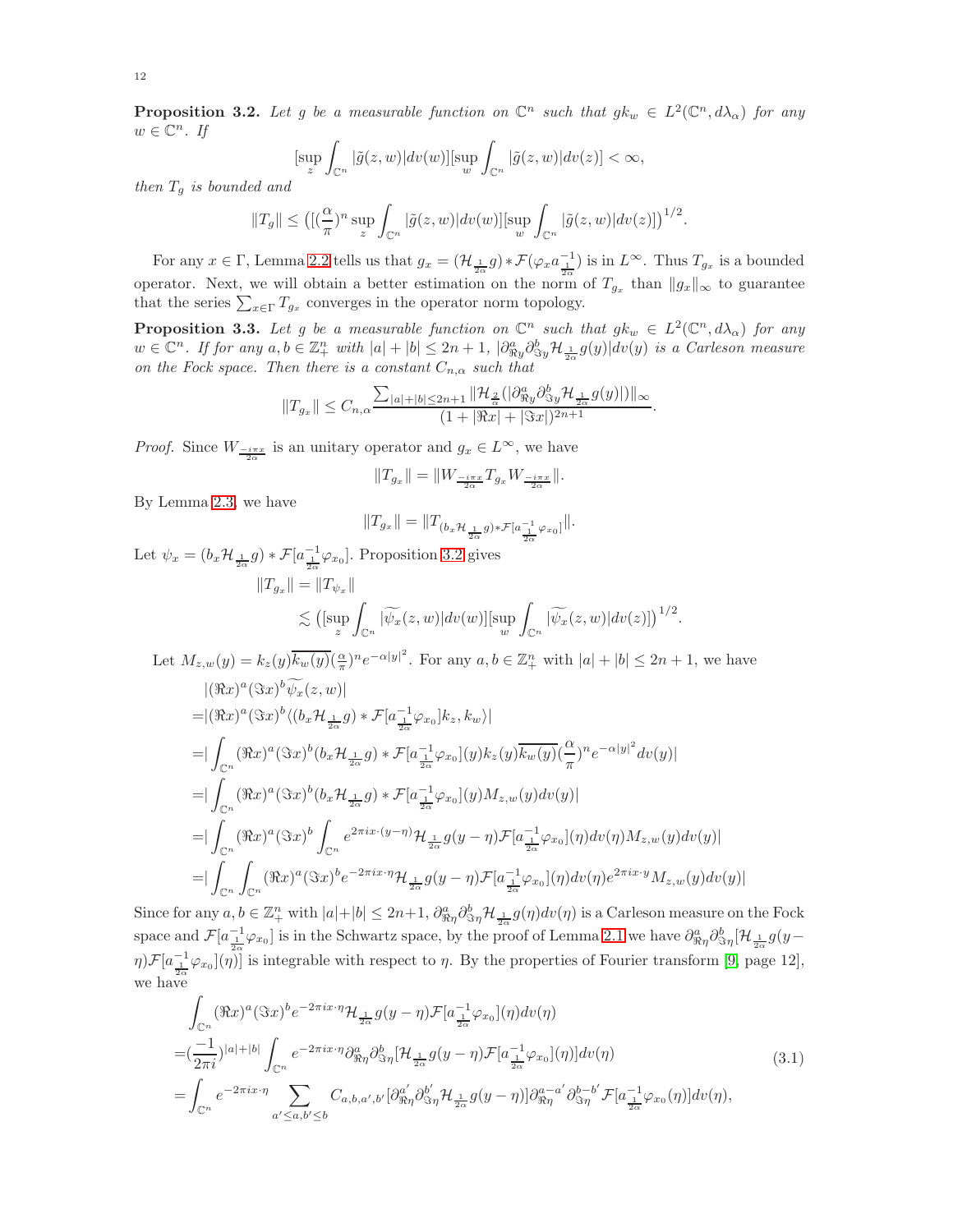where  $\{C_{a,b,a',b'}\}$  are constants and  $a' \leq a,b' \leq b$  means for any  $j \leq n$  we have  $a'_j \leq a_j, b'_j \leq b_j$ . Since  $|M_{z,w}(y)| = (\frac{\alpha}{\pi})^n e^{-\frac{\alpha}{2}|y-z|^2 - \frac{\alpha}{2}|y-w|^2}$  and

$$
\int_{\mathbb{C}^n} |M_{z,w}(y)| dv(w) \approx e^{-\frac{\alpha}{2}|y-z|^2},
$$

we have

$$
\begin{split}\n&|\langle \Re x \rangle^{a} (\Im x)^{b} | \sup_{z} \int_{\mathbb{C}^{n}} |\widetilde{\psi}_{x}(z, w)| dv(w) \\
&= \sup_{z} \int_{\mathbb{C}^{n}} |\int_{\mathbb{C}^{n}} \int_{\mathbb{C}^{n}} e^{-2\pi i x \cdot \eta} \sum_{a' \leq a, b' \leq b} C_{a, b, a', b'} [\partial_{\Re \eta}^{a'} \partial_{\Im \eta}^{b'} \mathcal{H}_{\frac{1}{2\alpha}} g(y - \eta)] \\
&\times \partial_{\Re \eta}^{a-a'} \partial_{\Im \eta}^{b-b'} \mathcal{F}[a_{\frac{1}{2\alpha}}^{-1} \varphi_{x_{0}}(\eta)] dv(\eta) e^{2\pi i x \cdot y} M_{z, w}(y) dv(y) | dv(w) \\
&\leq C \sum_{a' \leq a, b' \leq b} \sup_{z} \int_{\mathbb{C}^{n}} \int_{\mathbb{C}^{n}} |\partial_{\Re \eta}^{a'} \partial_{\Im \eta}^{b'} \mathcal{H}_{\frac{1}{2\alpha}} g(y - \eta)|\n\end{split}
$$

$$
\times |\partial_{\Re \eta}^{a-a'} \partial_{\Im \eta}^{b-b'} \mathcal{F}[a_{\frac{1}{2\alpha}}^{-1} \varphi_{x_0}(\eta)]|dv(\eta)|M_{z,w}(y)|dv(y)dv(w) \n\leq C \sum_{a' \leq a,b' \leq b} \sup_{z} \int_{\mathbb{C}^n} \int_{\mathbb{C}^n} |\partial_{\Re \eta}^{a'} \partial_{\Im \eta}^{b'} \mathcal{H}_{\frac{1}{2\alpha}} g(y-\eta)| \n\times \int_{\mathbb{C}^n} |M_{z,w}(y)|dv(w)dv(y)|\partial_{\Re \eta}^{a-a'} \partial_{\Im \eta}^{b-b'} \mathcal{F}[a_{\frac{1}{2\alpha}}^{-1} \varphi_{x_0}(\eta)]|dv(\eta) \n\leq C \sum_{a' \leq a,b' \leq b} \int_{\mathbb{C}^n} \sup_{z} \int_{\mathbb{C}^n} |\partial_{\Re \eta}^{a'} \partial_{\Im \eta}^{b'} \mathcal{H}_{\frac{1}{2\alpha}} g(y-\eta)|e^{-\frac{\alpha}{2}|y-z|^2}dv(y)|\partial_{\Re \eta}^{a-a'} \partial_{\Im \eta}^{b-b'} \mathcal{F}[a_{\frac{1}{2\alpha}}^{-1} \varphi_{x_0}(\eta)]|dv(\eta).
$$

Since for any  $\eta$ ,

$$
\sup_{z} \int_{\mathbb{C}^n} |\partial_{\Re \eta}^{a'} \partial_{\Im \eta}^{b'} \mathcal{H}_{\frac{1}{2\alpha}} g(y - \eta)| e^{-\frac{\alpha}{2}|y - z|^2} dv(y)
$$
  
\n
$$
= \sup_{z} \int_{\mathbb{C}^n} |\partial_{\Re y}^{a'} \partial_{\Im y}^{b'} \mathcal{H}_{\frac{1}{2\alpha}} g(y - \eta)| e^{-\frac{\alpha}{2}|y - z|^2} dv(y)
$$
  
\n
$$
= \sup_{z} \int_{\mathbb{C}^n} |\partial_{\Re y}^{a'} \partial_{\Im y}^{b'} \mathcal{H}_{\frac{1}{2\alpha}} g(y)| e^{-\frac{\alpha}{2}|y + \eta - z|^2} dv(y)
$$
  
\n
$$
= (\frac{\pi}{\alpha})^n \| \mathcal{H}_{\frac{2}{\alpha}} (|\partial_{\Re y}^{a'} \partial_{\Im y}^{b'} \mathcal{H}_{\frac{1}{2\alpha}} g|) \|_{\infty},
$$

we obtain

$$
\begin{split} &\quad |(\Re x)^a(\Im x)^b|\sup_z\int_{\mathbb{C}^n}|\widetilde{\psi_x}(z,w)|dv(w)\\ \leq & C\sum_{a'\leq a,b'\leq b}(\frac{\pi}{\alpha})^n\|\mathcal{H}_{\frac{2}{\alpha}}(|\partial_{\Re y}^{a'}\partial_{\Im y}^{b'}\mathcal{H}_{\frac{1}{2\alpha}}g(y)|)\|_\infty\int_{\mathbb{C}^n}|\partial_{\Re\eta}^{a-a'}\partial_{\Im\eta}^{b-b'}\mathcal{F}[a^{-1}_{\frac{1}{2\alpha}}\varphi_{x_0}(\eta)]|dv(\eta)\\ \leq & C'\sum_{a'\leq a,b'\leq b}\|\mathcal{H}_{\frac{2}{\alpha}}(|\partial_{\Re y}^{a'}\partial_{\Im y}^{b'}\mathcal{H}_{\frac{1}{2\alpha}}g|)\|_\infty, \end{split}
$$

where C' is a constant and the last inequality follows from the fact that  $\mathcal{F}[a_{\frac{1}{2\alpha}}^{-1}\varphi_{x_0}(\eta)]$  is a Schwartz function. The binomial expansion gives that there is a constant  $c$  such that

$$
(1+|\Re x|+|\Im x|)^{2n+1} \le c \sum_{|a|+|b| \le 2n+1} |(\Re x)^a||(\Im x)^b|.
$$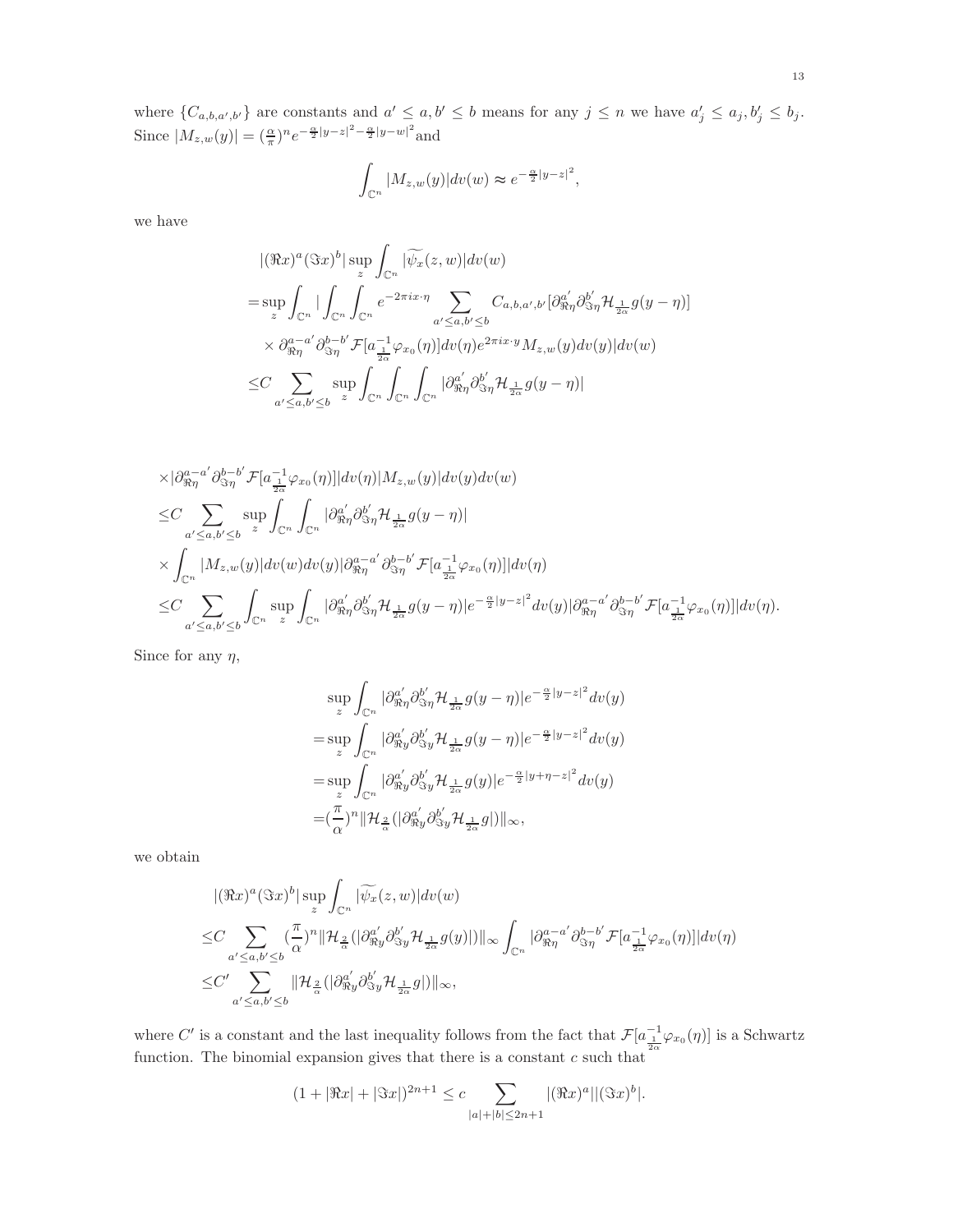Thus we have

$$
\sup_{z} \int_{\mathbb{C}^n} |\widetilde{\psi_x}(z,w)| dv(w)
$$
\n
$$
\leq \frac{c \sum_{|a|+|b| \leq 2n+1} |(\Re x)^a| |(\Im x)^b|}{(1+|\Re x|+|\Im x|)^{2n+1}} \sup_{z} \int_{\mathbb{C}^n} |\langle (b_x \mathcal{H}_{\frac{1}{2\alpha}} g) * \mathcal{F}[a_{\frac{1}{2\alpha}}^{-1} \varphi_{x_0}] k_z, k_w \rangle| dv(w)
$$
\n
$$
\leq C_{n,\alpha} \frac{\sum_{|a|+|b| \leq 2n+1} ||\mathcal{H}_{\frac{2}{\alpha}}(|\partial_{\Re y}^a \partial_{\Im y}^b \mathcal{H}_{\frac{1}{2\alpha}} g(y)|) ||_{\infty}}{(1+|\Re x|+|\Im x|)^{2n+1}}
$$

Similarly, we have

$$
\sup_{w} \int_{\mathbb{C}^n} |\widetilde{\psi_x}(z,w)| dv(z) \n\leq C_{n,\alpha} \frac{\sum_{|a|+|b| \leq 2n+1} ||\mathcal{H}_{\frac{2}{\alpha}}(|\partial_{\Re y}^a \partial_{\Im y}^b \mathcal{H}_{\frac{1}{2\alpha}} g(y)|) ||_{\infty}}{(1+ |\Re x| + |\Im x|)^{2n+1}}.
$$

Thus we conclude

$$
||T_{g_x}|| = ||T_{\psi_x}||
$$
  
\$\leq C\_{n,\alpha} \frac{\sum\_{|a|+|b| \leq 2n+1} ||\mathcal{H}\_{\frac{2}{\alpha}}(|\partial\_{\Re y}^a \partial\_{\Im y}^b \mathcal{H}\_{\frac{1}{2\alpha}} g(y)|) ||\_{\infty}\$  
(1+  $|\Re x|$  +  $|\Im x|$ )<sup>2n+1</sup>

to complete the proof.  $\hfill \square$ 

Now we are ready to present the proof of the main theorem.

*Proof of Theorem [1.1.](#page-3-0)* Since  $|\partial_{\Re y}^a \partial_{\Im y}^b \mathcal{H}_{\frac{1}{2\alpha}} g(y)| dv(y)$  is a Carleson measure, it means

$$
\sum_{|a|+|b|\leq 2n+1}\|\mathcal{H}_{\frac{2}{\alpha}}(|\partial_{\Re y}^a\partial_{\Im y}^b\mathcal{H}_{\frac{1}{2\alpha}}g(y)|)\|_\infty<\infty.
$$

For  $x \in \Gamma$ , let  $g_x = (\mathcal{H}_{\frac{1}{2\alpha}} g) * \mathcal{F}(\varphi_x a_{\frac{1}{2\alpha}}^{-1})$ . By Proposition [3.3,](#page-11-1) we have

$$
||T_{g_x}|| \leq C_{n,\alpha} \frac{\sum_{|a|+|b| \leq 2n+1} ||\mathcal{H}_{\frac{2}{\alpha}}(|\partial_{\Re y}^a \partial_{\Im y}^b \mathcal{H}_{\frac{1}{2\alpha}} g(y)|) ||_{\infty}}{(1+|\Re x| + |\Im x|)^{2n+1}}.
$$

Since

$$
\sum_{x \in \Gamma} \frac{1}{(1 + |\Re x| + |\Im x|)^{2n+1}} < C < \infty,
$$

the series  $\sum_{x\in\Gamma}T_{g_x}$  of bounded operators converges to a bounded operator X in the operator norm topology and

$$
\|X\|\leq C_{n,\alpha}C\sum_{|a|+|b|\leq 2n+1}\|\mathcal{H}_{\frac{2}{\alpha}}(|\partial_{\Re y}^ap\partial_{\Im y}^b\mathcal{H}_{\frac{1}{2\alpha}}g(y)|)\|_\infty.
$$

We will show that X is the bounded extension of  $T_g$ . To do so, by Lemma [2.2,](#page-6-0) for any  $z \in \mathbb{C}^n$ , we have

$$
\langle T_g k_z, k_z \rangle = \mathcal{H}_{\frac{1}{\alpha}} g(z)
$$
  
= 
$$
\sum_{x \in \Gamma} \mathcal{H}_{\frac{1}{\alpha}} \Big[ (\mathcal{H}_{\frac{1}{2\alpha}} g) * \mathcal{F}(\varphi_x a_{\frac{1}{2\alpha}}^{-1}) \Big] (z)
$$
  
= 
$$
\sum_{x \in \Gamma} \langle T_{(\mathcal{H}_{\frac{1}{2\alpha}} g) * \mathcal{F}(\varphi_x a_{\frac{1}{2\alpha}}^{-1})} k_z, k_z \rangle
$$
  
= 
$$
\sum_{x \in \Gamma} \langle T_{g_x} k_z, k_z \rangle
$$
  
= 
$$
\langle X k_z, k_z \rangle.
$$

This implies

$$
\langle T_g K_z, K_z \rangle = \langle X K_z, K_z \rangle.
$$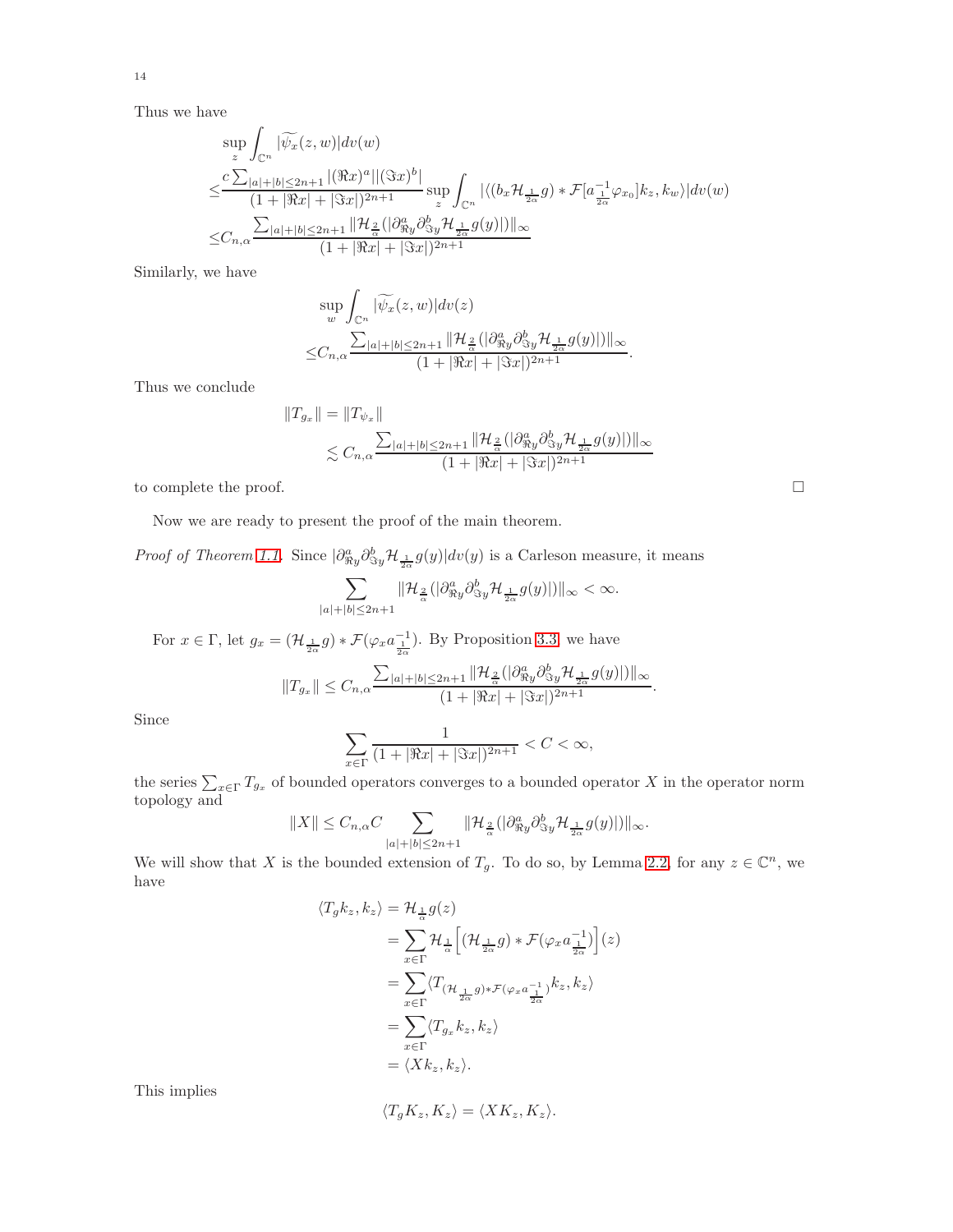Since  $\langle T_gK_z, K_w \rangle$  and  $\langle KK_z, K_w \rangle$  are both analytic with respect to w and anti-analytic with respect to z, we have

$$
\langle T_g K_z, K_w \rangle = \langle X K_z, K_w \rangle
$$

for any  $z, w \in \mathbb{C}^n$ . Thus this implies

$$
T_gK_z = XK_z
$$

for any  $z \in \mathbb{C}^n$ . So X is the extension of  $T_g$  and hence  $\sum_{x \in \Gamma} T_{g_x}$  converges to  $T_g$  in the operator norm topology.

To finish the proof of the main theorem, we need only show that  $T_{g_x}$  has the following integral representation: for any  $t \geq 0$ ,

$$
T_{g_x} = \int_{\mathbb{C}^n} \mathcal{F}(\varphi_x a_{\frac{1}{2\alpha} + t}^{-1})(y) T_{\tau_y} \mathcal{H}_{\frac{1}{2\alpha} + t} g dv(y),
$$

To do so, first we show that the map

$$
y\rightarrow W_yT_{\mathcal{H}_{\frac{1}{2\alpha}+t}g}W_y^*=T_{\tau_y\mathcal{H}_{\frac{1}{2\alpha}+t}g}
$$

is uniformly continuous from  $\mathbb{C}^n$  to the space of bounded linear operator with respect to the operator norm topology.

Since  $|\mathcal{H}_{\frac{1}{2\alpha}}g(y)|dv(y)$  is a Carleson measure, by Lemma [2.1,](#page-5-0) we have

$$
\mathcal{H}_{\frac{1}{4\alpha}}(\mathcal{H}_{\frac{1}{2\alpha}+t}g)=\gamma_{t+\frac{1}{4\alpha}}*\mathcal{H}_{\frac{1}{2\alpha}}g
$$

is bounded for any  $t \geq 0$ . Thus [\(1.3\)](#page-3-1) and the norm estimation above to replace g by  $\mathcal{H}_{\frac{1}{2\alpha}+t}g$  give that

$$
\|T_{\mathcal{H}_{\frac{1}{2\alpha}+t}g}\|\lesssim \sum_{|a|+|b|\leq 2n+1}\|\mathcal{H}_{\frac{2}{\alpha}}(|\partial_{\Re y}^a\partial_{\Im y}^b\mathcal{H}_{\frac{1}{2\alpha}}\mathcal{H}_{\frac{1}{2\alpha}+t}g(y)|)\|_{\infty}\lesssim \|\mathcal{H}_{\frac{1}{4\alpha}}(\mathcal{H}_{\frac{1}{2\alpha}+t}g)\|_{\infty}<\infty.
$$

So  $T_{\mathcal{H}_{\frac{1}{2\alpha}+t}g}$  is bounded. Direct calculation shows

$$
W_y^* W_{y'} = e^{-i\alpha \Im \langle -y, y' \rangle} W_{y'-y}
$$

for any  $y, y' \in \mathbb{C}^n$ . As  $W_y$  is a unitary operator, the following equalities hold:

$$
\begin{aligned} \|W_yT_{\mathcal{H}_{\frac{1}{2\alpha}+t}g}W_y^*-W_{y'}T_{\mathcal{H}_{\frac{1}{2\alpha}+t}g}W_{y'}^*\| &= \|T_{\mathcal{H}_{\frac{1}{2\alpha}+t}g}-W_{y'-y}T_{\mathcal{H}_{\frac{1}{2\alpha}+t}g}W_{y'-y}^*\| \\ &= \|T_{\mathcal{H}_{\frac{1}{2\alpha}+t}g}-T_{\tau_{y'-y}}\mathcal{H}_{\frac{1}{2\alpha}+t}g\| \\ &= \|T_{(\mathcal{H}_{\frac{1}{2\alpha}+t}g)-\tau_{y'-y}}(\mathcal{H}_{\frac{1}{2\alpha}+t}g)\|. \end{aligned}
$$

By [\(1.3\)](#page-3-1) and the norm estimation above, for some  $s \in (0, \frac{1}{2\alpha})$ , we have

$$
\|T_{(\mathcal{H}_{\frac{1}{2\alpha}+t}g)-\tau_{y'-y}(\mathcal{H}_{\frac{1}{2\alpha}+t}g)\|
$$
  
\n
$$
\leq \sup_{z} |[(\mathcal{H}_{\frac{1}{2\alpha}+t}g)-\tau_{y'-y}(\mathcal{H}_{\frac{1}{2\alpha}+t}g)]*\gamma_{s}(z)|
$$
  
\n
$$
\leq \sup_{z} \int_{\mathbb{C}^{n}} |\mathcal{H}_{\frac{1}{2\alpha}+t}g(w)||\gamma_{s}(z-w)-\gamma_{s}(z-w+y-y')|dv(w)
$$
  
\n
$$
=(\frac{1}{s\pi})^{n} \sup_{z} \int_{\mathbb{C}^{n}} |\mathcal{H}_{\frac{1}{2\alpha}+t}g(w)||e^{-\frac{|z-w|^{2}}{s}}-e^{-\frac{|z-w+y-y'|^{2}}{s}}|dv(w)
$$
  
\n
$$
=(\frac{1}{s\pi})^{n} \sup_{z} \int_{\mathbb{C}^{n}} |\mathcal{H}_{\frac{1}{2\alpha}+t}g(w)e^{-\frac{|z-w|^{2}}{s}}||1-e^{\frac{|z-w|^{2}}{s}-\frac{|z-w+y-y'|^{2}}{s}}|dv(w)
$$
  
\n
$$
=(\frac{1}{s\pi})^{n} \sup_{z} \int_{\mathbb{C}^{n}} |\mathcal{H}_{\frac{1}{2\alpha}+t}g(w)e^{-\frac{|z-w|^{2}}{s}}||1-e^{-\frac{2\Re(z-w,y-y')+|y-y'|^{2}}{s}}|dv(w)
$$
  
\n
$$
\leq (\frac{1}{s\pi})^{n} \sup_{z} \int_{\mathbb{C}^{n}} |\mathcal{H}_{\frac{1}{2\alpha}+t}g(w)e^{-\frac{|z-w|^{2}}{s}}||\sum_{n=1}^{\infty} \frac{1}{n!}(-\frac{2\Re(z-w,y-y')+|y-y'|^{2}}{s})^{n}|dv(w)
$$
  
\n
$$
\leq (\frac{1}{s\pi})^{n} \sup_{z} \int_{\mathbb{C}^{n}} |\mathcal{H}_{\frac{1}{2\alpha}+t}g(w)e^{-\frac{|z-w|^{2}}{s}}||\sum_{n=1}^{\infty} \frac{1}{n!}(\frac{2|z-w||y-y'|+|y-y'|^{2}}{s})^{n}dv(w
$$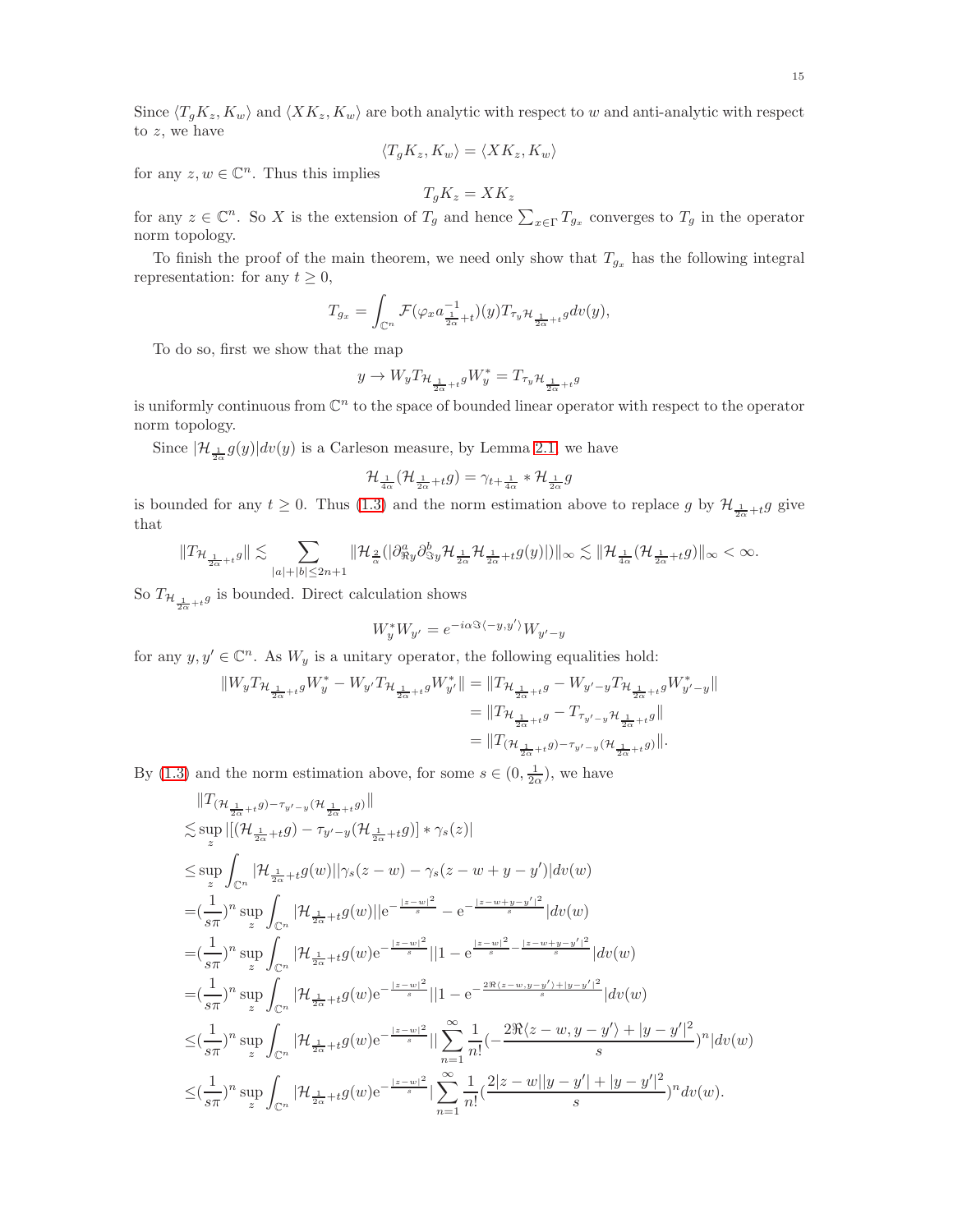Without loss of generality, we can suppose  $|y - y'| \leq 1$ . The above estimations give

$$
||T_{(\mathcal{H}_{\frac{1}{2\alpha}+t}g)-\tau_{y'-y}(\mathcal{H}_{\frac{1}{2\alpha}+t}g)||}||
$$
  
\n
$$
\leq (\frac{1}{s\pi})^n \sup_{z} \int_{\mathbb{C}^n} |\mathcal{H}_{\frac{1}{2\alpha}+t}g(w)e^{-\frac{|z-w|^2}{s}}| \sum_{n=1}^{\infty} \frac{1}{n!} (\frac{2|z-w|+|y-y'|}{s})^n |y-y'|^n dv(w)
$$
  
\n
$$
\leq |y-y'| (\frac{1}{s\pi})^n \sup_{z} \int_{\mathbb{C}^n} |\mathcal{H}_{\frac{1}{2\alpha}+t}g(w)e^{-\frac{|z-w|^2}{s}}| \sum_{n=1}^{\infty} \frac{1}{n!} (\frac{2|z-w|+1}{s})^n dv(w)
$$
  
\n
$$
\leq |y-y'| (\frac{1}{s\pi})^n \sup_{z} \int_{\mathbb{C}^n} |\mathcal{H}_{\frac{1}{2\alpha}+t}g(w)|e^{-\frac{|z-w|^2}{s}} e^{\frac{2|z-w|+1}{s}} dv(w)
$$
  
\n
$$
\leq |y-y'| (\frac{1}{s\pi})^n \sup_{z} \int_{\mathbb{C}^n} |\mathcal{H}_{\frac{1}{2\alpha}+t}g(w)|e^{-\frac{|z-w|^2+4^2+|z-w|^2}{s}} dv(w)
$$
  
\n
$$
= |y-y'| (\frac{1}{s\pi})^n ||\mathcal{H}_{\frac{1}{2\alpha}+t}g(w)| * f||_{\infty},
$$

where  $f(w) = e^{\frac{-\frac{3}{4}|w|^2 + 17}{s}}$  is a Schwartz function. As Lemma [2.1](#page-5-0) gives

$$
\left(\frac{1}{s\pi}\right)^n \|\left|\mathcal{H}_{\frac{1}{2\alpha}+t}g(w)\right|*f\|_{\infty}<\infty,
$$

the above estimations imply

$$
\|W_yT_{\mathcal{H}_{\frac{1}{2\alpha}+t}g}W_y^*-W_{y'}T_{\mathcal{H}_{\frac{1}{2\alpha}+t}g}W_{y'}^*\|\lesssim |y-y'|.
$$

Thus the map

$$
y\rightarrow W_yT_{\mathcal{H}_{\frac{1}{2\alpha}+t}g}W_y^*
$$

is uniformly continuous from  $\mathbb{C}^n$  to the space of bounded linear operator with respect to the norm topology. Since  $\mathcal{F}(\varphi_x a_{\frac{1}{2\alpha}+t}^{-1})$  is a Schwartz function and

$$
\|W_yT_{\mathcal{H}_{\frac{1}{2\alpha}+t}g}W_y^*\|\leq \|T_{\mathcal{H}_{\frac{1}{2\alpha}+t}g}\|,
$$

the integral

$$
\int_{\mathbb{C}^n} \mathcal{F}(\varphi_x a^{-1}_{\frac{1}{2\alpha}+t})(y) W_y T_{\mathcal{H}_{\frac{1}{2\alpha}+t}} g W_y^* dv(y),
$$

converges in the operator norm topology.

To establish the integral representation of  $T_{g_x}$ , as the Berezin transform is injective, next we calculate the Berezin transform of  $\int_{\mathbb{C}^n} W_y T_{\mathcal{H}_{\frac{1}{2\alpha}+t}g} W_y^* \mathcal{F}(\varphi_x a_{\frac{1}{2\alpha}+t}^{-1})(y)dv(y)$  and  $T_{g_x}$  to get

$$
\langle [\int_{\mathbb{C}^n} W_y T_{\mathcal{H}_{\frac{1}{2\alpha}+t}g} W_y^* \mathcal{F}(\varphi_x a^{-1}_{\frac{1}{2\alpha}+t})(y) dv(y)] k_z, k_z \rangle
$$
  
\n
$$
= \int_{\mathbb{C}^n} \mathcal{F}(\varphi_x a^{-1}_{\frac{1}{2\alpha}+t})(y) \langle [W_y T_{\mathcal{H}_{\frac{1}{2\alpha}+t}g} W_y^*] k_z, k_z \rangle dv(y)
$$
  
\n
$$
= \int_{\mathbb{C}^n} \mathcal{F}(\varphi_x a^{-1}_{\frac{1}{2\alpha}+t})(y) \langle [T_{\tau_y} \mathcal{H}_{\frac{1}{2\alpha}+t}g] k_z, k_z \rangle dv(y)
$$
  
\n
$$
= \int_{\mathbb{C}^n} \mathcal{F}(\varphi_x a^{-1}_{\frac{1}{2\alpha}+t})(y) \tau_y \mathcal{H}_{\frac{1}{2\alpha}+t}g * \gamma_{\frac{1}{\alpha}}(z) dv(y)
$$
  
\n
$$
= \mathcal{H}_{\frac{1}{2\alpha}+t} g * \gamma_{\frac{1}{\alpha}} * \mathcal{F}(\varphi_x a^{-1}_{\frac{1}{2\alpha}+t})(z)
$$
  
\n
$$
= \mathcal{H}_{\frac{1}{2\alpha}} g * \gamma_t * \gamma_{\frac{1}{\alpha}} * \mathcal{F}(\varphi_x a^{-1}_{\frac{1}{2\alpha}+t})(z)
$$
  
\n
$$
= \mathcal{H}_{\frac{1}{2\alpha}} g * \mathcal{F}(a_t) * \gamma_{\frac{1}{\alpha}} * \mathcal{F}(\varphi_x a^{-1}_{\frac{1}{2\alpha}+t})(z)
$$
  
\n
$$
= \mathcal{H}_{\frac{1}{2\alpha}} g * \mathcal{F}(\varphi_x a^{-1}_{\frac{1}{2\alpha}}) * \gamma_{\frac{1}{\alpha}}(z)
$$
  
\n
$$
= \langle T_{g_x} k_z, k_z \rangle
$$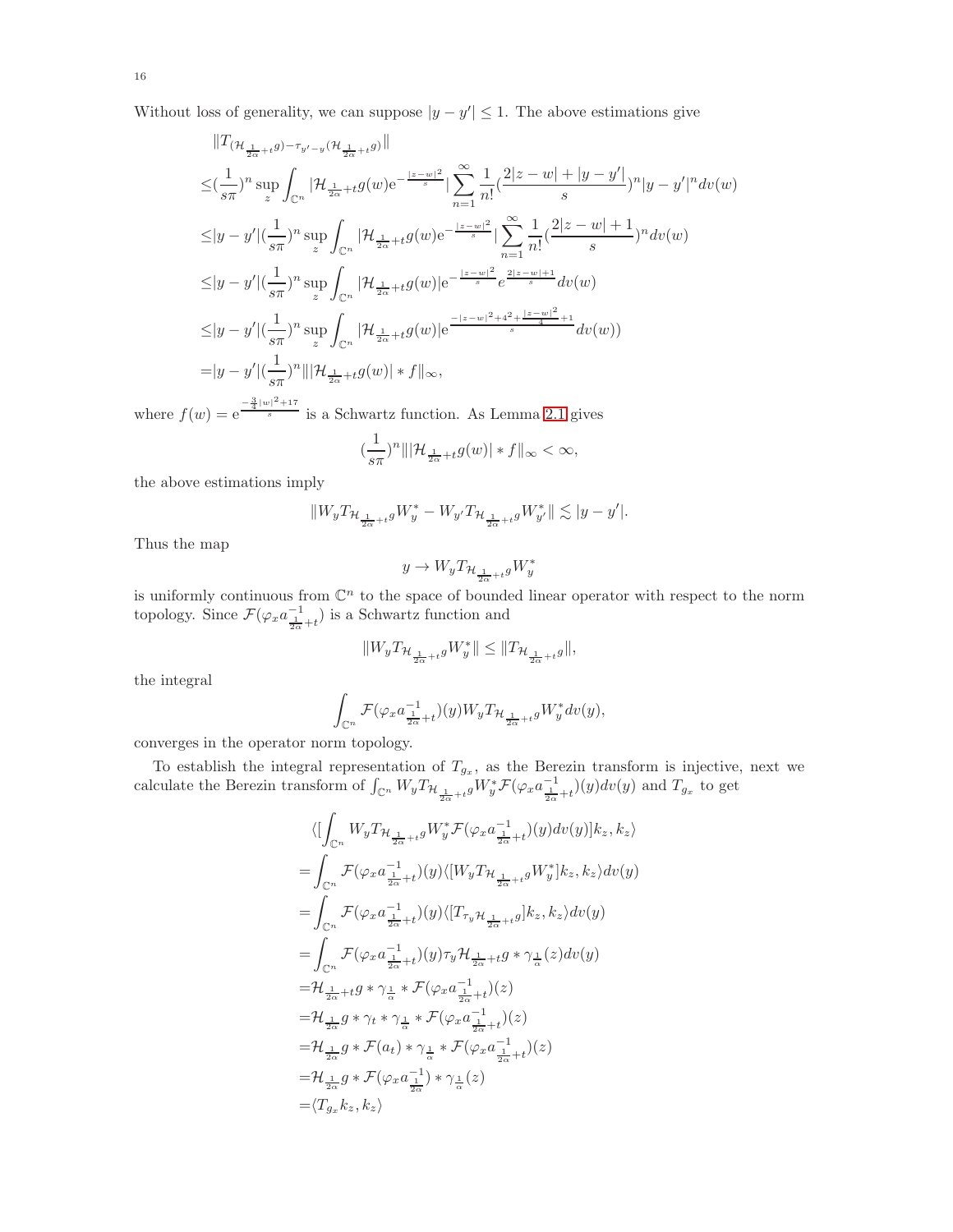where the second equality follows from

$$
W_yT_{\mathcal{H}_{\frac{1}{2\alpha}+t}g}W_y^*=T_{\tau_y\mathcal{H}_{\frac{1}{2\alpha}+t}g};
$$

the third equality follows from the relation between the Berezin transform and the heat transform; the fourth and fifth equalities follow from the semigroup property of the heat transform. As the Berezin transform is injective, we conclude

$$
T_{g_x} = \int_{\mathbb{C}^n} \mathcal{F}(\varphi_x a_{\frac{1}{2\alpha}+t}^{-1})(y) W_y T_{\mathcal{H}_{\frac{1}{2\alpha}+t}} g W_y^* dv(y)
$$
  

$$
= \int_{\mathbb{C}^n} \mathcal{F}(\varphi_x a_{\frac{1}{2\alpha}+t}^{-1})(y) T_{\tau_y} \mathcal{H}_{\frac{1}{2\alpha}+t} g dv(y)
$$
  
to complete the proof.

## 4. SCHATTEN  $p$ -CLASS

In this section, we will apply our decomposition theory for a Toeplitz operator to estimate the Schatten p-norm of the product of two Toeplitz operators.

Let  $S_p$  denote the Schatten p-class on  $F_\alpha^2$ . A compact operator A on  $F_\alpha^2$  is in  $S_p$  if

$$
||A||_{\mathcal{S}_p} = \sup \left\{ \left( \sum ||Ae_n||^p \right)^{1/p} : \{e_n\} \text{ is an orthonormal set } \right\} < \infty.
$$

For a Toeplitz operator  $T_f$ , we have

$$
||T_f||_{\mathcal{S}_p} \lesssim ||f||_{L^p(\mathbb{C}^n, dv)},\tag{4.1}
$$

see [\[19,](#page-21-0) Lemma 6.30].

<span id="page-16-0"></span>**Lemma 4.1.** Let  $\{X, M, m\}$  be a measure space and H be a separable Hilbert space. Let  $S_p$  denote *the Schatten p-class on* H. Suppose that  $F: X \to S_p$  *is a weakly M-measurable map. If* 

$$
\int_X ||F(x)||_{\mathcal{S}_p} dm(x) < \infty,
$$

*then*

$$
K = \int_X F(x)dm(x) \in \mathcal{S}_p, \text{ and } ||K||_{\mathcal{S}_p} \le \int_X ||F(x)||_{\mathcal{S}_p} dm(x)
$$

*where the integral is taken in the weak sense.*

*Proof.* Let  $\{e_i : i = 1, \dots, n, \dots\}$  denote the orthogonal basis in H. Let  $P_n$  be the project on to the space generated by  $\{e_1, \dots, e_n\}$ . We have

$$
K - KP_n = \int_X F(x) - F(x)P_n dm(x).
$$

By the definition of the  $S_p$  norm, we have

$$
||K - KP_n||_{S_p} \le \int_X ||F(x) - F(x)P_n||_{S_p} dm(x)
$$
 and  $\lim_{n \to \infty} ||F(x) - F(x)P_n||_{S_p} = 0$ .

Since

$$
||F(x) - F(x)P_n||_{\mathcal{S}_p} \leq 2||F(x)||_{\mathcal{S}_p},
$$

which is integrable, by the dominated convergence theorem we have

$$
\lim_{n \to \infty} ||K - KP_n||_{\mathcal{S}_p} = \int_X \lim_{n \to \infty} ||F(x) - F(x)P_n||_{\mathcal{S}_p} dm(x) = 0.
$$

Since  $S_p$  is closed with respect to the Schatten p-norm, we have  $K \in S_p$ . The norm estimation follows directly.  $\Box$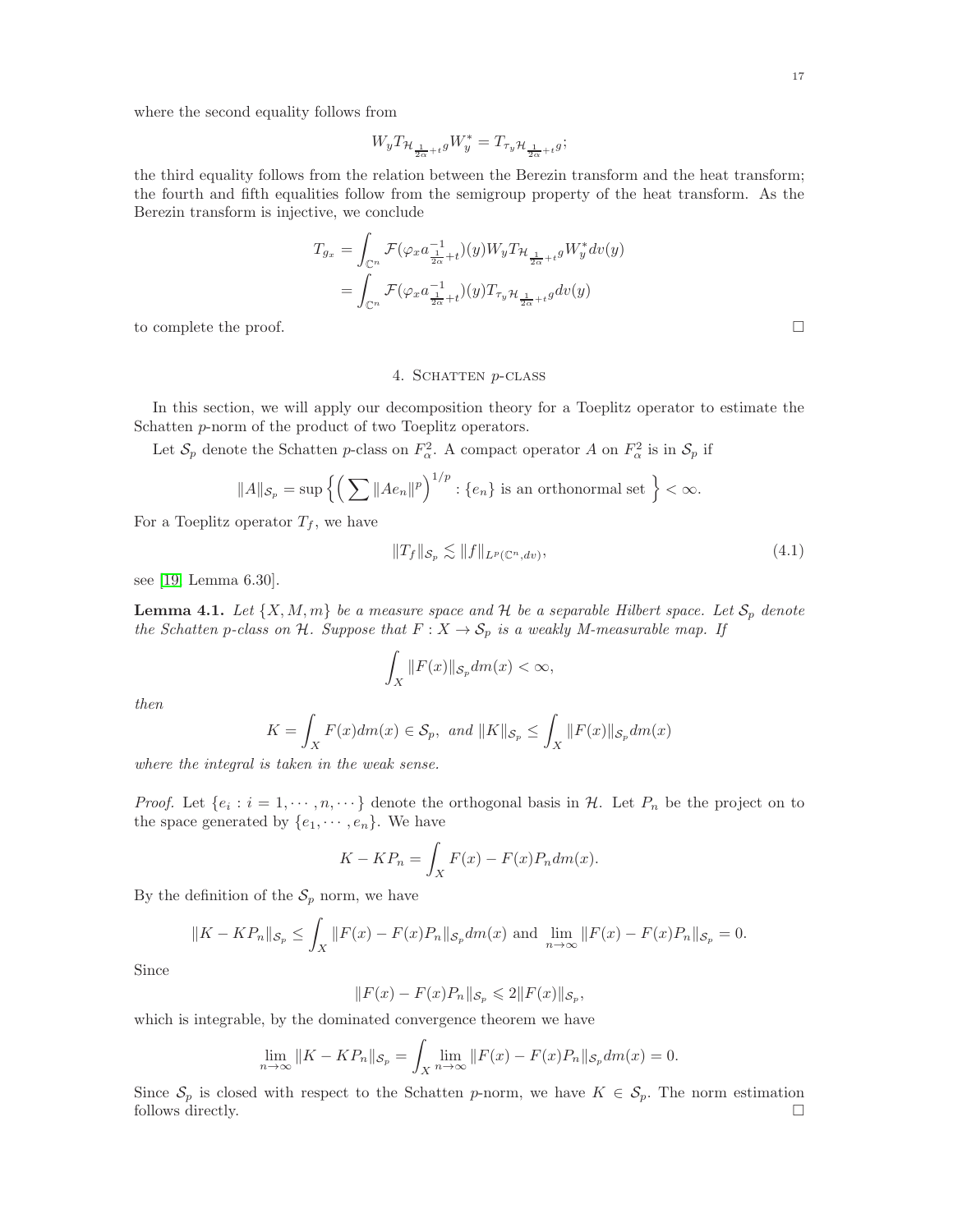Recall that the Weyl operator  $W_z$  on  $F_\alpha^2$  is defined by

$$
W_z f(w) = k_z f(w - z).
$$

One can check that

$$
W_w W_z = e^{-i\frac{\Im(w \cdot \overline{z})}{t}} W_{w+z}, \quad W_w K_z = e^{-i\frac{\Im(w \cdot \overline{z})}{t}} k_{w+z} \text{ and } \|W_z f\|_{F_\alpha^2} = \|f\|_{F_\alpha^2}.
$$
 (4.2)

<span id="page-17-0"></span>**Theorem 4.2.** Let A be a bounded operator on  $F^2_\alpha$ , if

$$
\int_{\mathbb{C}^n} \Big( \int_{\mathbb{C}^n} |\langle Ak_z, k_{z+w} \rangle|^p dv(z) \Big)^{1/p} dv(w) < \infty,
$$

*then* A *is in the Schatten* p*-class and*

$$
||A||_{\mathcal{S}_p} \leq \int_{\mathbb{C}^n} \Big( \int_{\mathbb{C}^n} |\langle Ak_z, k_{z+w} \rangle|^p dv(z) \Big)^{1/p} dv(w).
$$

*Proof.* For any  $f, g \in F^2_\alpha$  we have

$$
\langle Af, g \rangle = \frac{\alpha^n}{\pi^n} \int_{\mathbb{C}^n} \langle Af, k_w \rangle \langle k_w, g \rangle dv(w)
$$
  
\n
$$
= \frac{\alpha^n}{\pi^n} \int_{\mathbb{C}^n} \langle f, A^* k_w \rangle \langle k_w, g \rangle dv(w)
$$
  
\n
$$
= \frac{\alpha^{2n}}{\pi^{2n}} \int_{\mathbb{C}^n} \int_{\mathbb{C}^n} \langle f, k_z \rangle \langle k_z, A^* k_w \rangle \langle k_w, g \rangle dv(z) dv(w)
$$
  
\n
$$
= \frac{\alpha^{2n}}{\pi^{2n}} \int_{\mathbb{C}^n} \int_{\mathbb{C}^n} \langle f, k_z \rangle \langle Ak_z, k_{w+z} \rangle \langle k_{w+z}, g \rangle dv(w) dv(z)
$$
  
\n
$$
= \frac{\alpha^{2n}}{\pi^{2n}} \int_{\mathbb{C}^n} \int_{\mathbb{C}^n} \langle f, k_z \rangle \langle Ak_z, W_w k_z \rangle \langle W_w k_z, g \rangle dv(w) dv(z)
$$
  
\n
$$
= \frac{\alpha^{2n}}{\pi^{2n}} \int_{\mathbb{C}^n} \int_{\mathbb{C}^n} \langle f, k_z \rangle \langle Ak_z, W_w k_z \rangle \langle k_z, W_w^* g \rangle dv(w) dv(z).
$$

Let

$$
S_w = \frac{\alpha^n}{\pi^n} \int_{\mathbb{C}^n} \langle Ak_z, W_w k_z \rangle k_z \otimes k_z dv(z),
$$

where the integral is taken in the weak sense.  $S_w$  is actually a Toeplitz operator, we have

$$
\langle Af, g \rangle = \frac{\alpha^n}{\pi^n} \int_{\mathbb{C}^n} \langle S_w f, W_w^* g \rangle dv(w) = \frac{\alpha^n}{\pi^n} \int_{\mathbb{C}^n} \langle W_w S_w f, g \rangle dv(w).
$$

Thus

$$
A = \frac{\alpha^n}{\pi^n} \int_{\mathbb{C}^n} W_w S_w dv(w),
$$

where the integral is taken in the weak sense. Since  $S_w$  is a Toeplitz operator, we have

$$
||W_wS_w||_{\mathcal{S}_p}\leq ||S_w||_{\mathcal{S}_p}\leq \Big(\int_{\mathbb{C}^n} |\langle Ak_z,W_wk_z\rangle|^p dv(z)\Big)^{1/p}=\Big(\int_{\mathbb{C}^n} |\langle Ak_z,k_{z+w}\rangle|^p dv(z)\Big)^{1/p}.
$$

By the hypothesis and Lemma [4.1,](#page-16-0) we obtain  $A \in \mathcal{S}_p$ . The norm estimation follows directly.  $\square$ 

For any  $a, b \in \mathbb{Z}_+^n$ , let

$$
J^{a,b}g(y) = \partial_{\Re y}^a \partial_{\Im y}^b \mathcal{H}_{\frac{1}{2\alpha}} g(y).
$$

In the proof of  $[7,$  Theorem 1], the authors get the Schatten  $p$ -norm estimation for one Toeplitz operator through the result about the pseudo-differenial operator in [\[16\]](#page-21-4). That is

$$
||T_g||_{\mathcal{S}_p} \lesssim \sum_{|a|+|b| \leq 2n+1} \Big( \int_{\mathbb{C}^n} |J^{a,b}g(\eta)|^p dv(\eta) \Big)^{\frac{1}{p}}.
$$

We will show an estimation for the product of Toeplitz operators and our proof has nothing to do with the pseudo-differenial operator. Moreover, we will show that our result implies their result.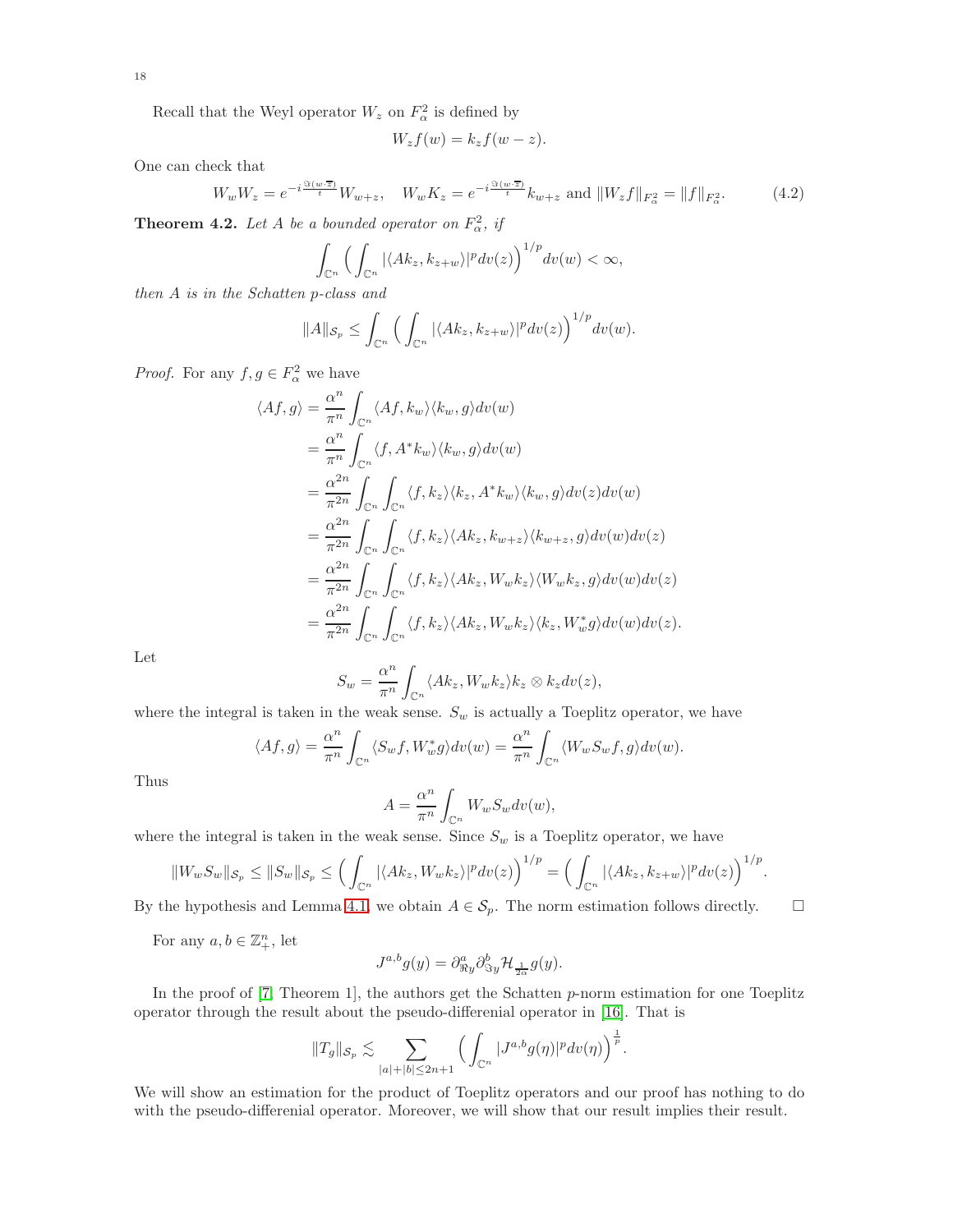<span id="page-18-0"></span>**Theorem 4.3.** Let g and f be two measurable functions on  $\mathbb{C}^n$  such that  $g k_w, f k_w \in L^2(\mathbb{C}^n, d\lambda_\alpha)$  $for any w \in \mathbb{C}^n$ . If  $for any a, b \in \mathbb{Z}_+^n$  with  $|a| + |b| \leq 2n + 1$ ,  $|J^{a,b}g(y)|dv(y)$  and  $|J^{a,b}f(y)|dv(y)$  are *Carleson measures on the Fock space. we have*

$$
||T_fT_g||_{\mathcal{S}_p} \lesssim \sum_{\substack{|a|+|b| \leq 2n+1 \\ |a'|+|b'| \leq 2n+1}} \sup_{w \in \mathbb{C}^n} \Big( \int_{\mathbb{C}^n} \int_{\mathbb{C}^n} |J^{a,b}f(\xi)|^p |J^{a',b'}g(\eta)|^p e^{-\frac{\alpha}{2}|\xi-\eta+w|^2} dv(\xi) dv(\eta) \Big)^{1/p}.
$$

*Proof.* By Theorem [1.1,](#page-3-0) we know that  $T_f$  and  $T_g$  are bounded and we have two decompositions

$$
T_f = \sum_{y \in \Gamma} T_{f_y}
$$
 and  $T_g = \sum_{x \in \Gamma} T_{g_x}$ ,

where  $f_y = (\mathcal{H}_{\frac{1}{2\alpha}}f) * \mathcal{F}(\varphi_y a_{\frac{1}{2\alpha}}^{-1})$  and  $g_x = (\mathcal{H}_{\frac{1}{2\alpha}}g) * \mathcal{F}(\varphi_x a_{\frac{1}{2\alpha}}^{-1})$ . Thus we have

$$
||T_{f}T_{g}||_{S_{p}} \leq ||\sum_{y\in\Gamma}T_{f_{y}}\sum_{x\in\Gamma}T_{g_{x}}||_{S_{p}} \leq \sum_{y\in\Gamma}\sum_{x\in\Gamma}||T_{f_{y}}T_{g_{x}}||_{S_{p}}
$$
  
\n
$$
= \sum_{y\in\Gamma}\frac{(1+|\Re y|+|\Im y|)^{2n+1}}{(1+|\Re y|+|\Im y|)^{2n+1}}\sum_{x\in\Gamma}\frac{(1+|\Re x|+|\Im x|)^{2n+1}}{(1+|\Re x|+|\Im x|)^{2n+1}}||T_{f_{y}}T_{g_{x}}||_{S_{p}}
$$
  
\n
$$
\lesssim \sup_{x} \sup_{y} \sum_{\substack{|a|+|b| \leq 2n+1\\|a'|+|b'| \leq 2n+1}} |(\Re y)^{a}||(\Im y)^{b}||(\Re x)^{a'}||(\Im x)^{b'}||T_{f_{y}}T_{g_{x}}||_{S_{p}}
$$

By Lemma [2.3](#page-7-0) we have

$$
W_{\frac{-i\pi y}{\alpha}}T_{f_y} = T_{(b_y\mathcal{H}_{\frac{1}{2\alpha}}f)*\tau_{\frac{i\pi y}{2\alpha}}\mathcal{F}[a_{\frac{1}{2\alpha}}^{-1}\varphi_{y_0}]} \quad \text{and} \quad T_{g_x}W_{-\frac{i\pi x}{\alpha}} = T_{(b_x\mathcal{H}_{\frac{1}{2\alpha}}g)*\tau_{-\frac{i\pi x}{2\alpha}}\mathcal{F}[a_{\frac{1}{2\alpha}}^{-1}\varphi_{x_0}]},
$$

where  $y_0 = 0$ . Then we get

$$
\|T_{f_y}T_{g_x}\|_{\mathcal{S}_p}=\|W_{\frac{-i\pi y}{\alpha}}T_{f_y}T_{g_x}W_{-\frac{i\pi x}{\alpha}}\|_{\mathcal{S}_p}=\|T_{(b_y\mathcal{H}_{\frac{1}{2\alpha}}f)^*\tau_{\frac{i\pi y}{2\alpha}}\mathcal{F}[a_{\frac{1}{2\alpha}}^{-1}\varphi_{y_0}]^T(b_x\mathcal{H}_{\frac{1}{2\alpha}}g)^*\tau_{-\frac{i\pi x}{2\alpha}}\mathcal{F}[a_{\frac{1}{2\alpha}}^{-1}\varphi_{x_0}]\|_{\mathcal{S}_p}.
$$

By  $(3.1)$ , we have

$$
(\Re y)^a(\Im y)^b(b_y{\mathcal H}_{\frac{1}{2\alpha}}f)*\tau_{\frac{i\pi y}{2\alpha}}{\mathcal F}[a_{\frac{1}{2\alpha}}^{-1}\varphi_{y_0}]=\sum_{c
$$

and

$$
(\Re x)^{a'}(\Im x)^{b'}(b_x \mathcal{H}_{\frac{1}{2\alpha}}g) * \tau_{\frac{-i\pi x}{2\alpha}} \mathcal{F}[a_{\frac{1}{2\alpha}}^{-1} \varphi_{x_0}] = \sum_{c < a', d < b'} (b_x J^{c,d} f) * h_{x,c,d}
$$

where  $h_{y,c,d}$  and  $h_{x,c,d}$  are Schwartz functions and

$$
\int_{\mathbb{C}_n} |h_{x,c,d}(z)| dv(z) \text{ and } \int_{\mathbb{C}_n} |h_{y,c,d}(z)| dv(z)
$$

are independent of  $x$  and  $y$ . Thus

$$
\sum_{\substack{|a|+|b| \leq 2n+1 \\ |a'|+|b'| \leq 2n+1}} |\langle \Re y \rangle^a ||(\Im y)^b ||(\Re x)^{a'}|| (\Im x)^{b'}||T_{f_y}T_{g_x}||_{\mathcal{S}_p} \n\lesssim \sum_{\substack{|a|+|b| \leq 2n+1 \\ |a'|+|b'| \leq 2n+1}} \|T_{(b_yJ^{a,b}f)*h_{y,a,b}}T_{(b_xJ^{a',b'}g)*h_{x,a',b'}}||_{\mathcal{S}_p}.
$$

Thus, we have

$$
\|T_fT_g\|_{\mathcal{S}_p} \lesssim \sum_{\substack{|a|+|b| \leq 2n+1 \\ |a'|+|b'| \leq 2n+1}} \|T_{(b_yJ^{a,b}f)\ast h_{y,a,b}}T_{(b_xJ^{a',b'}g)\ast h_{x,a',b'}}\|_{\mathcal{S}_p}.
$$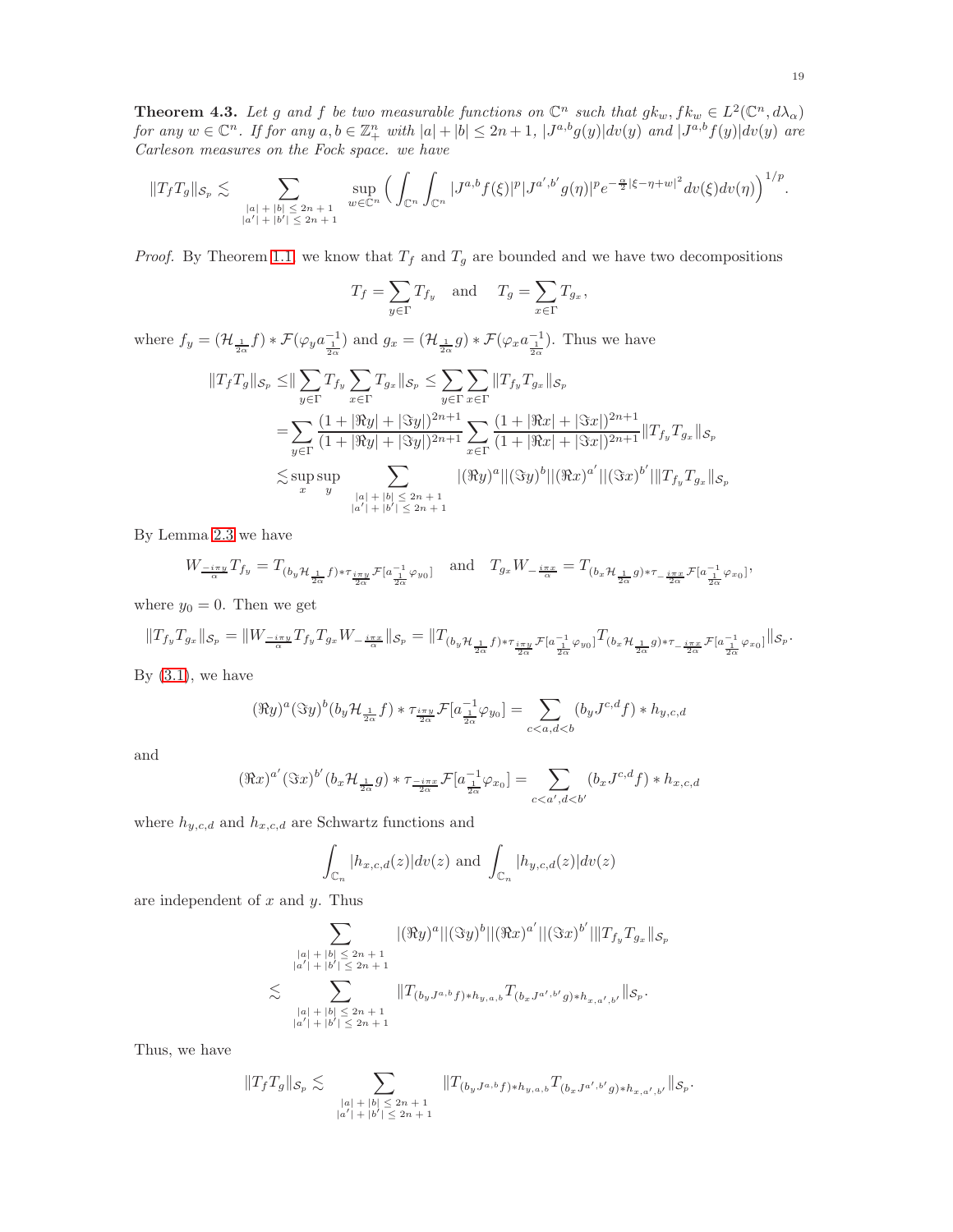By Lemma [2.1,](#page-5-0) we have  $T_{(b_yJ^{a,b}f)*h_{y,a,b}}T_{(b_xJ^{a',b'}g)*h_{x,a',b'}}$  is a product of Toeplitz operators with bounded symbols, we can apply Theorem [4.2.](#page-17-0) We have

$$
\langle T_{(b_yJ^{a,b}f)*h_{y,a,b}}T_{(b_xJ^{a',b'}g)*h_{x,a',b'}}k_z, k_{z+w}\rangle|
$$
  
\n
$$
\leq \left| \int_{\mathbb{C}^n} J^{a,b}f*h_{y,a,b}(\xi) \int_{\mathbb{C}^n} J^{a',b'}g*h_{x,a',b'}(\eta)k_z(\eta) \overline{K_{\xi}(\eta)} d\lambda_{\alpha}(\eta) \overline{k_{z+w}(\xi)} d\lambda_{\alpha}(\eta) \right|
$$
  
\n
$$
\leq \int_{\mathbb{C}^n} \int_{\mathbb{C}^n} |J^{a,b}f|*|h_{y,a,b}|(\xi)|J^{a',b'}g|*|h_{x,a',b'}|(\eta) e^{\frac{\alpha|z-\eta|^2}{2}} e^{\frac{\alpha|\xi-\eta|^2}{2}} e^{\frac{\alpha|\xi-z-w|^2}{2}} d\nu(\xi) d\nu(\eta).
$$

Denote

$$
L_y^{a,b} f(\xi) = |J^{a,b} f| * |h_{y,a,b}|(\xi) \text{ and } L_x^{a',b'} g(\eta) = |J^{a',b'} g| * |h_{x,a',b'}|(\eta).
$$

By Theorem [4.2,](#page-17-0) we have

$$
\begin{split} &\|T_{(b_yJ^{a,b}f)*h_{y,a,b}}T_{(b_xJ^{a',b'}g)*h_{x,a',b'}}\|_{\mathcal{S}_p} \\ &\leq \int_{\mathbb{C}^n} \Big(\int_{\mathbb{C}^n} \Big|\int_{\mathbb{C}^n} \int_{\mathbb{C}^n} L_y^{a,b}f(\xi)L_x^{a',b'}g(\eta)e^{\frac{\alpha|z-\eta|^2}{2}}e^{\frac{\alpha|\xi-\eta|^2}{2}}e^{\frac{\alpha|\xi-z-w|^2}{2}}dv(\xi)dv(\eta)\Big|^p dv(z)\Big)^{\frac{1}{p}}dv(w). \end{split}
$$

For simplicity, we will denote  $dv(w)$  by  $dw$ . If  $p = 1$ , we have

$$
||T_{(b_yJ^{a,b}f)*h_{y,a,b}}T_{(b_xJ^{a',b'}g)*h_{x,a',b'}}||s_p
$$
  
\n
$$
\leq \int_{\mathbb{C}^n} \int_{\mathbb{C}^n} \int_{\mathbb{C}^n} \int_{\mathbb{C}^n} \int_{\mathbb{C}^n} L_y^{a,b} f(\xi) L_x^{a',b'} g(\eta) e^{\frac{\alpha |z-\eta|^2}{2}} e^{\frac{\alpha |\xi-\eta|^2}{2}} e^{\frac{\alpha |\xi-z-w|^2}{2}} d\xi d\eta dz dw
$$
  
\n
$$
\leq \int_{\mathbb{C}^n} \int_{\mathbb{C}^n} \int_{\mathbb{C}^n} \int_{\mathbb{C}^n} \int_{\mathbb{C}^n} L_y^{a,b} f(\xi) L_x^{a',b'} g(\eta) e^{\frac{\alpha |z-\eta|^2}{2}} e^{\frac{\alpha |\xi-\eta|^2}{2}} e^{\frac{\alpha |\xi-z-w|^2}{2}} d\eta d\eta dz d\xi d\eta
$$
  
\n
$$
\lesssim \int_{\mathbb{C}^n} \int_{\mathbb{C}^n} L_y^{a,b} f(\xi) L_x^{a',b'} g(\eta) e^{\frac{\alpha |\xi-\eta|^2}{2}} d\xi d\eta
$$
  
\n
$$
\lesssim \int_{\mathbb{C}^n} \int_{\mathbb{C}^n} |J^{a,b} f| * |h_{y,a,b}|(\xi) |J^{a',b'} g| * |h_{y,a,b}|(\eta) e^{\frac{\alpha |\xi-\eta|^2}{2}} d\xi d\eta
$$
  
\n
$$
\lesssim \int_{\mathbb{C}^n} \int_{\mathbb{C}^n} \int_{\mathbb{C}^n} \int_{\mathbb{C}^n} |J^{a,b} f(\xi-s)| |J^{a',b'} g(\eta-r)| e^{\frac{\alpha |\xi-\eta|^2}{2}} d\xi d\eta |h_{y,a,b}(s)| ds |h_{x,a,b}(r)| dr
$$
  
\n
$$
\lesssim \sup_{s \in \mathbb{C}^n} \int_{\mathbb{C}^n} |J^{a,b} f(\xi)|^p |J^{a',b'} g(\eta)|^p e^{-\frac{\alpha}{2} |\xi-\eta+s|^2} d\xi d\eta.
$$

We have completed the proof when  $p = 1$ . If  $p > 1$ , let  $q > 1$  such that  $1/p + 1/q = 1$ . We have

$$
\begin{split} &\|T_{(b_yJ^{a,b}f)*h_{y,a,b}}T_{(b_xJ^{a',b'}g)*h_{x,a',b'}}\|_{\mathcal{S}_p} \\ &\leq \int_{\mathbb{C}^n} \Big(\int_{\mathbb{C}^n}|\int_{\mathbb{C}^n} \int_{\mathbb{C}^n} L_y^{a,b}f(\xi)L_x^{a',b'}g(\eta)e^{\frac{\alpha|z-\eta|^2}{2}}e^{\frac{\alpha|\xi-\eta|^2}{2}}e^{\frac{\alpha|\xi-z-w|^2}{2}}d\xi d\eta\Big|^p dz\Big)^{\frac{1}{p}} dw \\ &\leq \int_{\mathbb{C}^n} \Big(\int_{\mathbb{C}^n}|\int_{\mathbb{C}^n} \int_{\mathbb{C}^n} L_y^{a,b}f(\xi)L_x^{a',b'}g(\eta)e^{\frac{\alpha|z-\eta|^2}{2p}}e^{\frac{\alpha|\xi-\eta|^2}{2p}}e^{\frac{\alpha|z-\eta|^2}{2q}}e^{\frac{\alpha|\xi-\eta|^2}{2q}}e^{\frac{\alpha|\xi-\eta|^2}{2q}}e^{\frac{\alpha|\xi-z-w|^2}{2q}}d\xi d\eta\Big|^p dz\Big)^{\frac{1}{p}} dw \end{split}
$$

Using Hölder inequality, we get

$$
\begin{split} &\qquad|\int_{\mathbb{C}^n}\int_{\mathbb{C}^n}L_y^{a,b}f(\xi)L_x^{a',b'}g(\eta)e^{\frac{\alpha|z-\eta|^2}{2p}}e^{\frac{\alpha|\xi-\eta|^2}{2p}}e^{\frac{\alpha|\xi-\eta|^2}{2q}}e^{\frac{\alpha|\xi-\eta|^2}{2q}}e^{\frac{\alpha|\xi-z-w|^2}{2d}}d\xi d\eta\Big|^p\\ \leq &\int_{\mathbb{C}^n}\int_{\mathbb{C}^n}|L_y^{a,b}f(\xi)L_x^{a',b'}g(\eta)|^pe^{\frac{\alpha|z-\eta|^2}{2}}e^{\frac{\alpha|\xi-\eta|^2}{2}}d\xi d\eta\Big(\int_{\mathbb{C}^n}\int_{\mathbb{C}^n}e^{\frac{\alpha|z-\eta|^2}{2}}e^{\frac{\alpha|\xi-\eta|^2}{2}}e^{\frac{\alpha|\xi-\eta|^2}{2}}e^{\frac{\alpha|\xi-\eta|^2}{2}}e^{\frac{\alpha|\xi-\eta|^2}{2}}d\xi d\eta\Big)^{\frac{p}{q}}\\ \lesssim &\int_{\mathbb{C}^n}\int_{\mathbb{C}^n}|L_y^{a,b}f(\xi)L_x^{a',b'}g(\eta)|^pe^{\frac{\alpha|z-\eta|^2}{2}}e^{\frac{\alpha|\xi-\eta|^2}{2}}d\xi d\eta\Big(\int_{\mathbb{C}^n}e^{\frac{\alpha|\xi-z|^2}{4}}e^{\frac{a\alpha|\xi-z-w|^2}{2}}d\xi\Big)^{\frac{p}{q}}\\ \lesssim &\int_{\mathbb{C}^n}\int_{\mathbb{C}^n}|L_y^{a,b}f(\xi)L_x^{a',b'}g(\eta)|^pe^{\frac{\alpha|z-\eta|^2}{2}}e^{\frac{\alpha|\xi-\eta|^2}{2}}d\xi d\eta e^{-\frac{pa}{2+4q}|w|^2. \end{split}
$$

Thus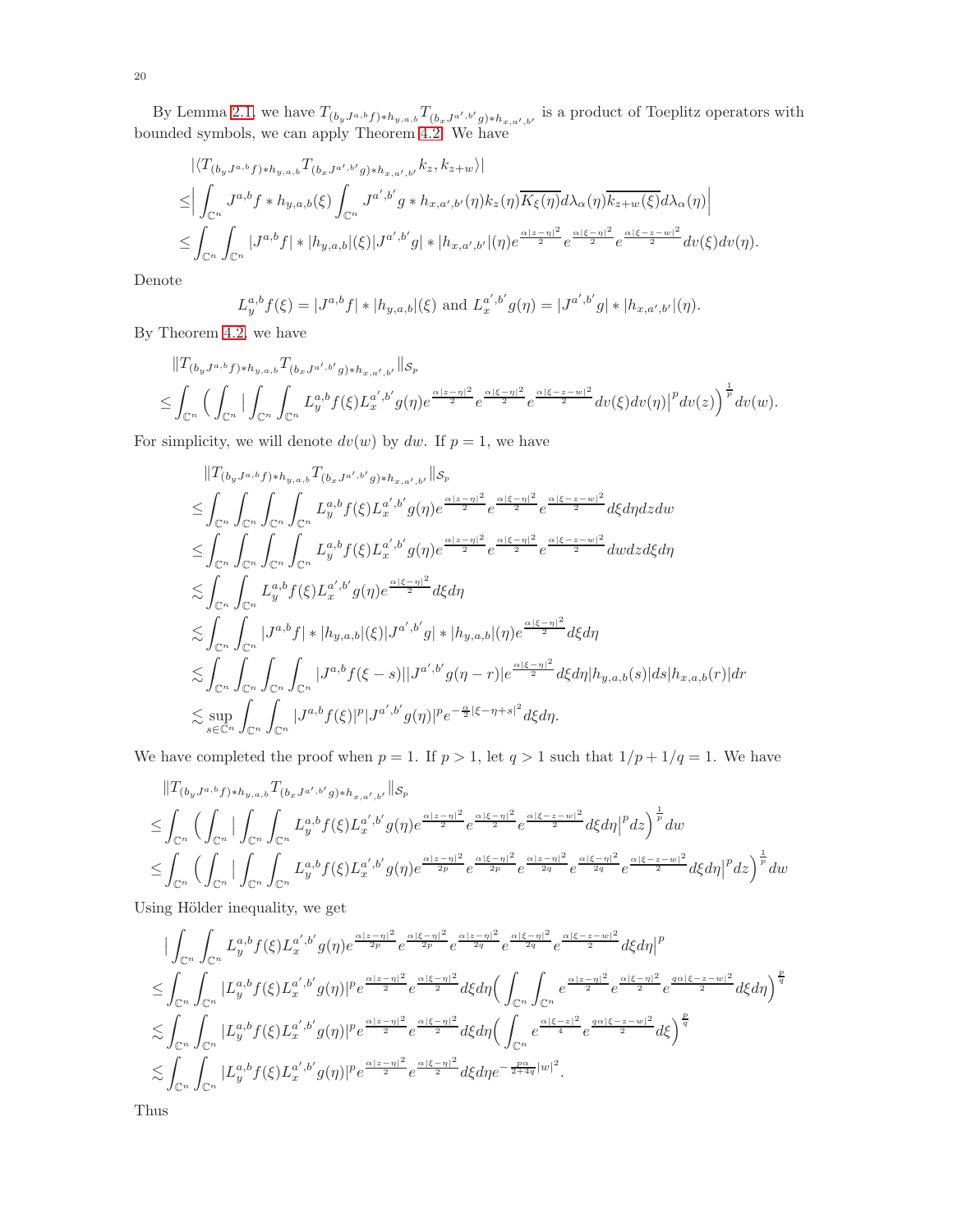$$
||T_{(b_y J^{a,b} f)*h_{y,a,b}}T_{(b_x J^{a',b'} g)*h_{x,a',b'}}||s_p
$$
  
\n
$$
\lesssim \int_{\mathbb{C}^n} \Big( \int_{\mathbb{C}^n} \int_{\mathbb{C}^n} \int_{\mathbb{C}^n} |L_y^{a,b} f(\xi) L_x^{a',b'} g(\eta)|^p e^{\frac{\alpha |z-\eta|^2}{2}} e^{\frac{\alpha |\xi-\eta|^2}{2}} d\xi d\eta e^{-\frac{p\alpha}{2+4q}|w|^2} dz \Big)^{\frac{1}{p}} dw
$$
  
\n
$$
\lesssim \Big( \int_{\mathbb{C}^n} \int_{\mathbb{C}^n} |L_y^{a,b} f(\xi) L_x^{a',b'} g(\eta)|^p e^{\frac{\alpha |\xi-\eta|^2}{2}} d\xi d\eta \Big)^{\frac{1}{p}}
$$
  
\n
$$
\lesssim \Big( \int_{\mathbb{C}^n} \int_{\mathbb{C}^n} |J^{a,b} f| * |h_{y,a,b}|(\xi)| J^{a',b'} g| * |h_{x,a',b'}|(\eta)|^p e^{\frac{\alpha |\xi-\eta|^2}{2}} d\xi d\eta \Big)^{\frac{1}{p}}
$$
  
\n
$$
\lesssim \int_{\mathbb{C}^n} \int_{\mathbb{C}^n} \Big( \int_{\mathbb{C}^n} \int_{\mathbb{C}^n} |J^{a,b} f(\xi - s)|^p |J^{a',b'} g(\eta - r)|^p e^{\frac{\alpha |\xi-\eta|^2}{2}} d\xi d\eta \Big)^{\frac{1}{p}} |h_{y,a,b}(s)| |h_{x,a',b'}(r)| ds dr
$$
  
\n
$$
\lesssim \sup_{w \in \mathbb{C}^n} \Big( \int_{\mathbb{C}^n} \int_{\mathbb{C}^n} |J^{a,b} f(\xi)|^p |J^{a',b'} g(\eta)|^p e^{-\frac{\alpha}{2} |\xi-\eta+w|^2} dv(\xi) dv(\eta) \Big)^{\frac{1}{p}}.
$$
  
\nWe have completed the proof.

**Corollary 4.4.** Let g be a measurable function on  $\mathbb{C}^n$  such that  $g k_w \in L^2(\mathbb{C}^n, d\lambda_\alpha)$  for any  $w \in \mathbb{C}^n$ . *We have*

$$
||T_g||_{S_p} \lesssim \sum_{|a'|+|b'| \leq 2n+1} \Big( \int_{\mathbb{C}^n} |J^{a',b'}g(\eta)|^p dv(\eta) \Big)^{\frac{1}{p}}.
$$

*Proof.* If  $f = 1$ , then  $T_fT_g = T_g$ . By Theorem [4.3,](#page-18-0) we have

$$
||T_g||_{\mathcal{S}_p} = ||T_f T_g||_{\mathcal{S}_p} \lesssim \sum_{|a'|+|b'| \le 2n+1} \sup_{w \in \mathbb{C}^n} \Big( \int_{\mathbb{C}^n} \int_{\mathbb{C}^n} |J^{a',b'}g(\eta)|^p e^{-\frac{\alpha}{2}|\xi-\eta+w|^2} dv(\xi) dv(\eta) \Big)^{\frac{1}{p}}
$$
  

$$
\le \sum_{|a'|+|b'| \le 2n+1} \Big( \int_{\mathbb{C}^n} |J^{a',b'}g(\eta)|^p dv(\eta) \Big)^{\frac{1}{p}}.
$$

 $\Box$ 

## Acknowledgement

It is our pleasure to thank Robert Fulsche for useful comments.

#### **REFERENCES**

- [1] W. Bauer, L.A. Coburn and J. Isralowitz, Heat flow, BMO, and the compactness of Toeplitz operators, *J. Funct. Anal.* 259 (2010), 57–78.
- <span id="page-20-2"></span>[2] W. Bauer and J. Isralowitz, Compactness characterization of operators in the Toeplitz algebra of the Fock space  $F_{\alpha}^{p}$ , *J. Funct. Anal.* **263** (2012), 1323-1355.
- <span id="page-20-3"></span>[3] W. Bauer and R. Fulsche, Berger-Coburn Theorem, Localized Operators, and the Toeplitz Algebra, *Operator Algebras: Toeplitz Operators and Related Topics.* 279 (2020), 53–77.
- <span id="page-20-0"></span>[4] C. Berger and L.A. Coburn, Toeplitz operators and quantum mechanics, *J. Funct. Anal.* 68 (1986), 273–299.
- [5] C. Berger and L.A. Coburn, Heat flow and Berezin-Toeplitz Estimates, *American Journal of Mathematics.* 116 (1994), 563–590.
- [6] C. Berger and L.A. Coburn, Toeplitz operators on the Segal-Bargmann space, *Trans. Amer. Math. Soc.* 310 (1987), 813–829.
- <span id="page-20-5"></span>[7] W.Bauer ,L.A. Coburn and J. Isralowitz, Heat flow, BMO, and the compactness of Toeplitz operators, *J. Funct. Anal.* 259 (2010), 57–78.
- <span id="page-20-4"></span>[8] A. Boulkhemair, L<sup>2</sup> estimates for Weyl Quantization, *J. Funct. Anal.* 165 (1999), 173–204.
- [9] Javier Duoandikoetxea, Fourier Analysis. Graduate Studies in Mathematics, vol. 29, American Mathematical Society.
- <span id="page-20-1"></span>[10] M. Engliš, Compact Toeplitz operators via the Berezin transform on bounded symmetric domains, Integral Equations Operator Theory 33 (1999), 426-455.
- [11] Gerald B. Folland, Harmonic analysis in phase space. Princeton University Press, Princeton, New Jersey, 1989.
- [12] R. Fulsche, Correspondence theory on p-Fock spaces with applications to Toeplitz algebras, *J. Funct. Anal.* 279 (2020), no. 7.